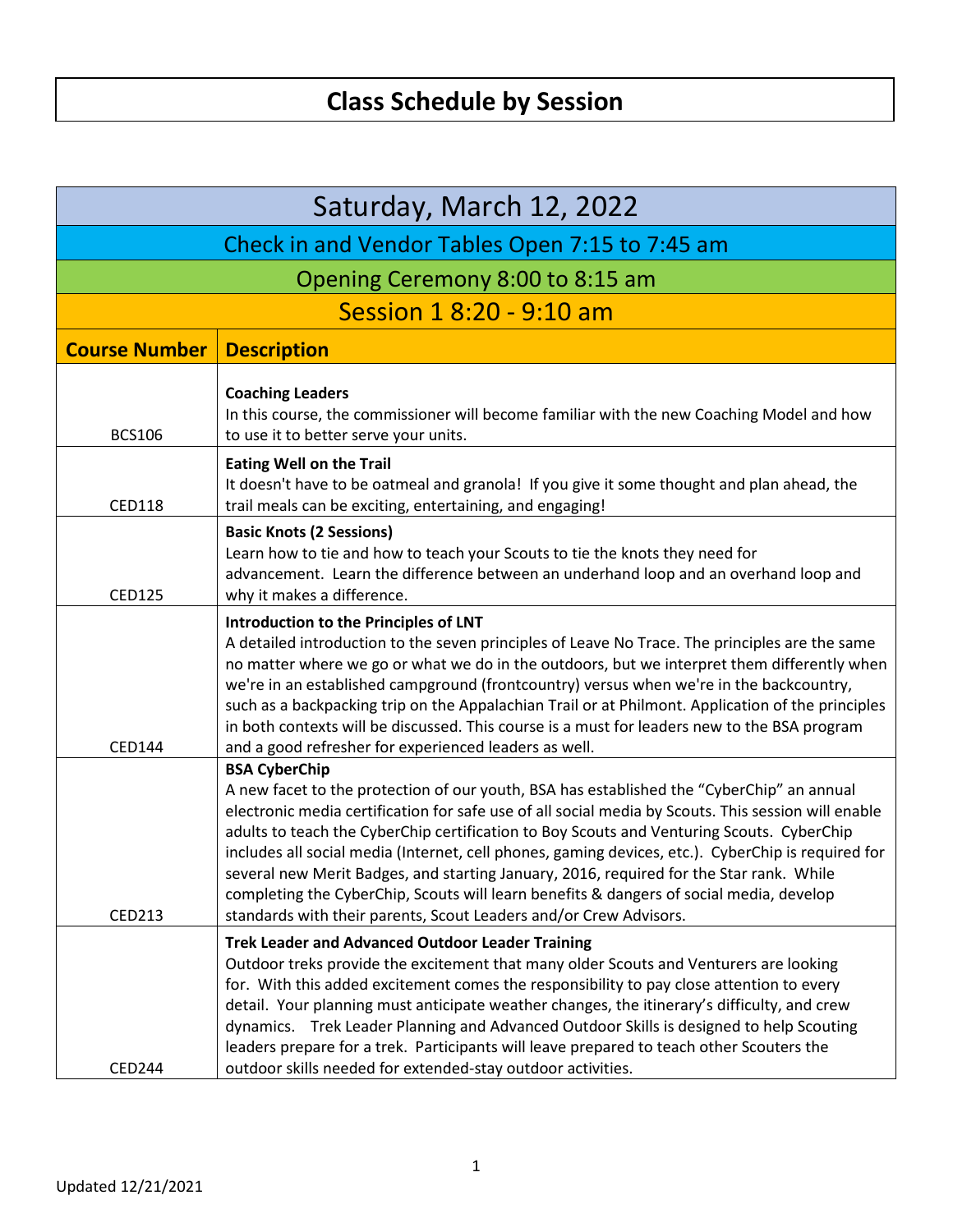l,

|                | <b>Advanced Backcountry Leave No Trace Techniques</b>                                               |
|----------------|-----------------------------------------------------------------------------------------------------|
|                | Do you know what a bear cannister is? Or a mound fire? Or a poop t                                  |
|                | ube? You probably never had to use any of these camping at Broad Creek, but if you're going         |
|                | out into the wilderness, you'll want to be prepared. This session highlights a number of            |
| <b>CED262</b>  | advanced techniques to minimize your impact when going on outings in the backcountry.               |
|                | <b>Introduction to Diversity, Equity and Inclusion</b>                                              |
|                |                                                                                                     |
|                | New for 2022: Introduction to diversity, equity and inclusion and how it relates to the BSA         |
|                | programs. This course aims to give scouters a solid foundation in the basics of DEI including       |
|                | definitions, bias, and privilege. This course is valuable for all Scouters who wish to gain a solid |
| CED271         | foundation in DEI.                                                                                  |
|                | <b>Difficult People/Difficult Interactions</b>                                                      |
|                | New for 2022: We have all been there. You find yourself dealing with a difficult situation time     |
|                | and time again. You begin to dread dealing with people, or at least certain people! This course     |
| <b>CED317</b>  | will provide you with some insights for dealing with those difficult situations.                    |
|                | <b>Lion Cubs for Kindergarteners</b>                                                                |
|                | Learn more about the fun, hands-on activities in the Lion program for kindergarten age youth        |
|                | that introduces them and their family to Scouting. Based on the 10 Purposes of Cub Scouting         |
|                | and Cub Scouting's Core Values, Lions is the entry point into Scouts USA. Come learn about          |
|                | and share your experiences with the Lions program to make this introduction to Cub Scouting a       |
| <b>CSP116A</b> |                                                                                                     |
|                | roaring success.                                                                                    |
|                | <b>Mastering Cubmastering - 3 Sessions</b>                                                          |
|                | Feeling "in over your head" as a new Cubmaster? Or are you an experienced Cubmaster just            |
|                | wanting to learn proven techniques to lead your pack to greatness? Come join an experienced         |
|                | Cubmaster to take a deep dive into your role as "leader of the Pack" and learn how to make          |
|                | your Pack rock and roll. This program will discuss how Pack committees can successfully             |
|                | balance workloads of leaders and provide valuable information on running a pack, including:         |
|                | planning; proven in-school recruitment techniques, induction ceremonies, pack traditions,           |
| CSP212ABC      | well-executed campouts, pinewood derbies, Blue & Golds, and working with parents.                   |
|                | <b>Successful Recruiting &amp; Retaining of Cub Scouts</b>                                          |
|                | A continuous flow of new Cub Scouts keeps your Pack alive and teaches families the enjoyment        |
|                | of Scouting. Learn how to maximize those recruitment materials and other techniques to              |
| CSP301         | attract and retain youth - a must for the health of every Pack!                                     |
|                | <b>Selecting a Thesis / Project Topic</b>                                                           |
|                | This course will introduce you to the concept of a thesis or project and will provide an            |
| DCS501/DOC604A | overview of the application and doctoral degree process. Required for Doctoral Degree.              |
|                | Limiting the Scope of the Topic                                                                     |
|                | This course will provide you with ideas on reducing your thesis/project topic to a workable         |
|                |                                                                                                     |
|                | size. The course will also help you get ideas for your thesis or project research. Required for     |
| <b>DCS502</b>  | Doctoral Degree.                                                                                    |
|                | <b>Function of the District Committee</b>                                                           |
|                | This course will introduce the four functions of district operation, suggest structures for         |
| DSP101         | carrying out these functions and examine the role of the District Key 3.                            |
|                | <b>District Cub Scout Day Camp</b>                                                                  |
|                | The participant will learn the aims of the Cub Scout Day Camp and how to put on a well-             |
| <b>DSP304</b>  | planned program.                                                                                    |
|                |                                                                                                     |
| <b>MCS304</b>  | <b>Service to Units at Risk</b>                                                                     |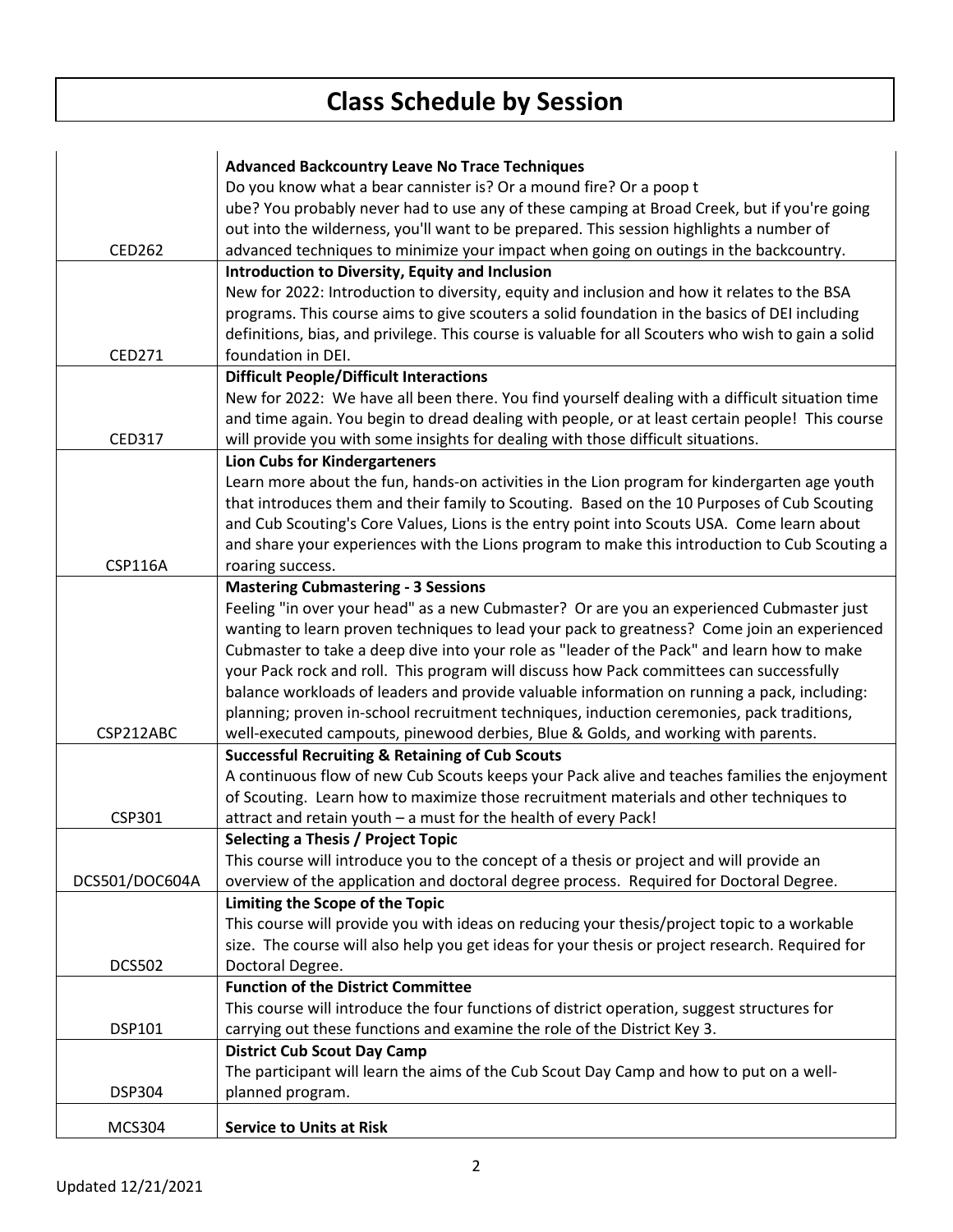|                | The purpose of the course is to give some tools to help identify units that are at risk as well as |
|----------------|----------------------------------------------------------------------------------------------------|
|                | tools to approach a unit at risk where there is minimal information, and you are there to revive   |
|                | or save the unit. This course will show how to recognize the signs of a unit in crises and         |
|                | develop the skills to resolve the issues.                                                          |
|                | The Scoutmaster, Troop Organization & Membership                                                   |
|                | Learn about the qualities that should be expected of a Scoutmaster. Explore what the               |
|                | Scoutmaster should be, know and do. Learn the structure of the troop, including key youth          |
|                | leadership positions. Find out about a troop's support functions and the responsibilities of       |
|                | adult leadership positions. Discuss the ways that creating new members is good for both the        |
| SBP108         | youth and scout troops.                                                                            |
|                | <b>Scouts Interfaith Service</b>                                                                   |
| SBP201         | This session will include information on how to develop and deliver a Scouts' Interfaith Service.  |
|                | Inspiring Success in Youth Leaders through Effective Mentoring                                     |
|                | In order to effectively inspire and mentor youth leaders, adult leaders must first have a passion  |
|                | for the Order and an infectious energy and enthusiasm for working with young people.               |
|                | Inspiring and mentoring starts with us. In this session we will discuss the difference between     |
|                | coaching and mentoring, the uniqueness of the millennial generation, and how to create a           |
|                | strong mentoring environment. We will cover traits of effective mentors as well as mentoring       |
| SBP210         | best practices.                                                                                    |
|                | <b>Camping Considerations for Scouts with Disabilities</b>                                         |
|                | New for 2022! This presentation provides leaders, parents, and Scouts with key planning and        |
|                | logistical considerations prior to and during camping trips in order to create a positive outdoor  |
| <b>SND220</b>  | adventure for all Scouts, including those with different abilities.                                |
|                | <b>Here's Venturing</b>                                                                            |
|                | Introduction to the mission of Venturing, its aims & methods, and unique place in the              |
|                | Scouts                                                                                             |
|                | BSA. Youth-led aspects of the program are emphasized, including District and Council               |
|                | Venturing Officers' Associations. This course is valuable for all Scouters who wish to learn       |
| VSP101A/CED220 | more about the Venturing program.                                                                  |
|                | Venturers 1st Year Leadership track (for Youth)                                                    |
|                | Facilitated by officers and members of the Council Venturing Officers' Association, the            |
|                | Bachelor's in Venturing Leadership is the first formal opportunity for youth to participate in the |
|                | University of Scouting program. Participants spend the whole day together in their own             |
|                | unique sequence of classes emphasizing skills to help them be better Venturing Crew officers,      |
|                | members, and leaders, and completing advancement training requirements.                            |
|                |                                                                                                    |
|                | Highlights from the curriculum are:                                                                |
|                |                                                                                                    |
|                | How to plan a program at the crew and district levels, including how to choose a program,          |
|                | identifying and implementing a theme, selecting a location and managing logistics, basic           |
|                | budgeting, and promotion. Practical exercises with guided feedback are a key component of          |
|                | these segments.                                                                                    |
|                |                                                                                                    |
|                | The Venturing Officer's Association, including opportunities for involvement at the district,      |
|                | council, area, regional, and national levels.                                                      |
|                |                                                                                                    |
| <b>VSP199B</b> | Leadership Opportunities Outside the Crew.                                                         |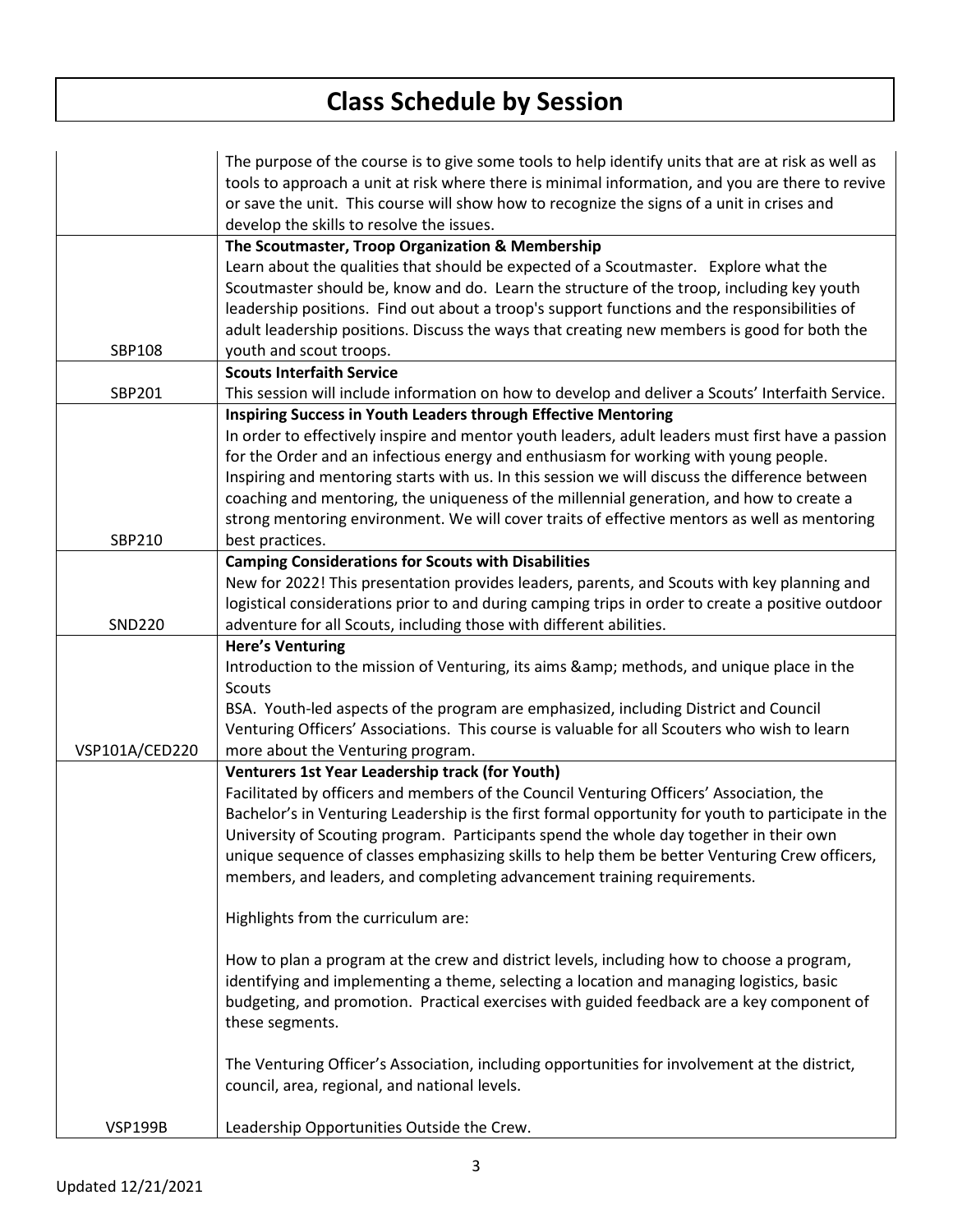$\overline{a}$ 

|               | <b>Conducting Leadership Skills for Crews</b>                                                    |
|---------------|--------------------------------------------------------------------------------------------------|
|               | Conducted at the Crew level, Leadership Skills for Crews (LSC) is the first step in the training |
|               | continuum for Venturing youth leaders. Ideally, the course is run annually for the Crew by       |
|               | senior youth who have previously taken the course, although in Crews with less experience it is  |
|               | often run by the adult Advisors. This class will educate Venturing leaders on how to implement   |
|               | the syllabus and establish youth-led training as an integral part of the Crew's annual program.  |
|               | This course will be taught in conjunction with part of the Venturing Youth Master's Track, and   |
|               | will incorporate updates from ILSC that were released by National on Dec 3.                      |
|               |                                                                                                  |
| <b>VSP316</b> | This course will be taught in conjunction with part of the Venturers 2nd Year Leadership Track.  |
|               | Venturers 2nd Year Leadership track (for Youth) Part 1                                           |
|               | For youth who have completed the Venturers 1st Year Leadership track, the Venturers 2nd          |
|               | Year Leadership track offers advanced curriculum to enable them to support their Crews'          |
|               | programs. The focus is on preparation for the Pathfinder and Summit Ranks. Topics covered        |
|               |                                                                                                  |
|               | include Crew administration, advanced training, personal development, and advanced               |
|               | program planning. This course is facilitated by officers and members of the Council Venturing    |
|               | Officers' Association.                                                                           |
|               |                                                                                                  |
|               | Venturers age 18 or older may also take this track without having completed the Venturers 1st    |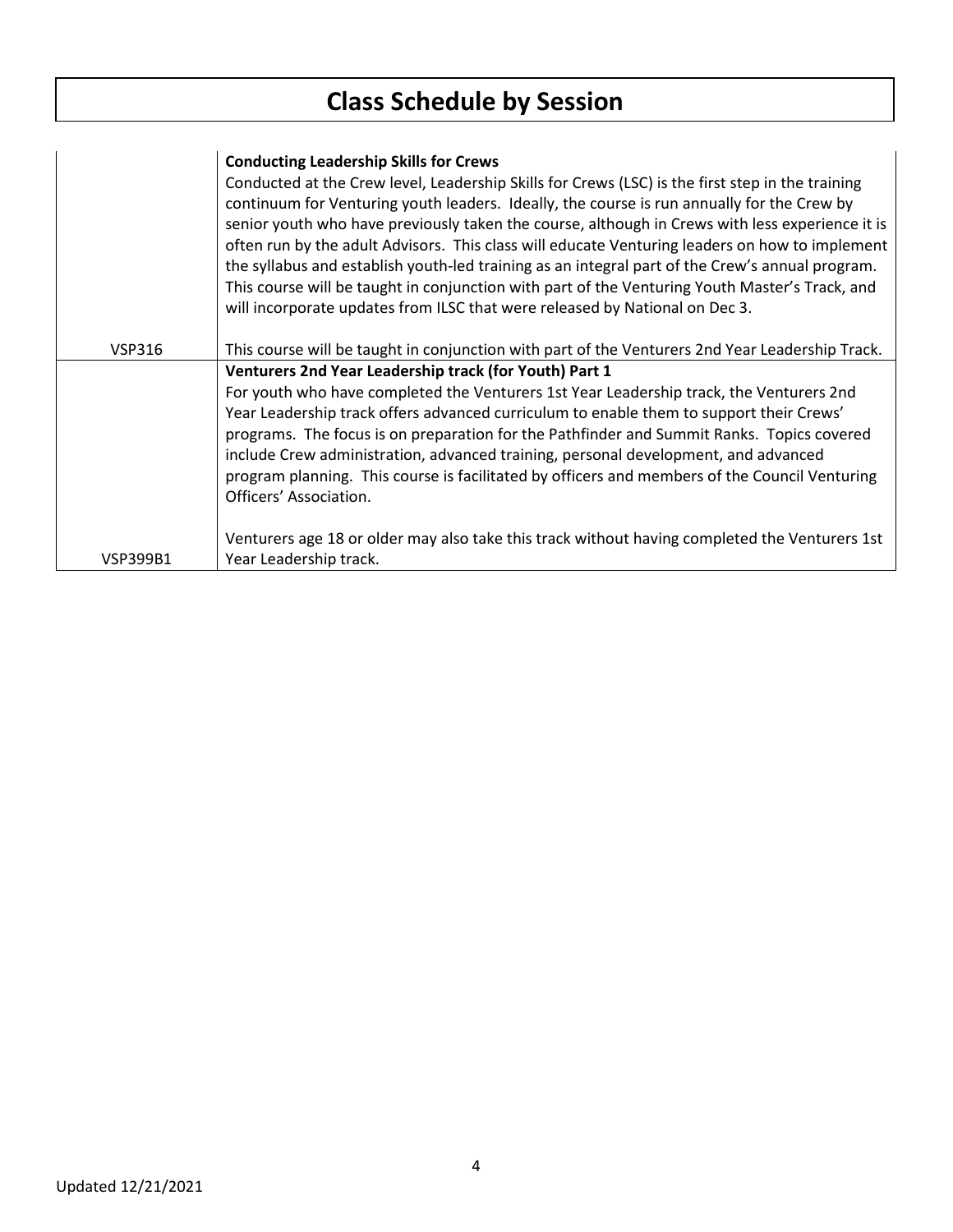| Session 2 - 9:15 - 10:00 am |                                                                                                                                                                                      |
|-----------------------------|--------------------------------------------------------------------------------------------------------------------------------------------------------------------------------------|
| <b>Course Number</b>        | <b>Description</b>                                                                                                                                                                   |
|                             | <b>Resolving Common Unit Issues</b>                                                                                                                                                  |
|                             | Build your knowledge of the early warning signs of a unit in danger of failing and discuss how                                                                                       |
| <b>BCS105</b>               | to support problem-solving of some common issues in this course.                                                                                                                     |
| CED125(Cont)                | <b>Basic Knots (Cont)</b>                                                                                                                                                            |
|                             | <b>Heritage &amp; Symbology of Scouting</b>                                                                                                                                          |
|                             | Scouting is rich in tradition and history. This class will shed light on how the implementation                                                                                      |
|                             | of today's Scouting program was built on the foundations laid by Lord Baden Powell over 100<br>years ago and implemented in America by James West in the early 20th century. We will |
|                             | explore how the methods of today's Scouting program seek to achieve the aims of Scouting,                                                                                            |
|                             | which were built on these traditions and history. A deeper understanding of Scouting                                                                                                 |
|                             | traditions and history will help you in your own understanding of the Scouting program, and                                                                                          |
| <b>CED154</b>               | improve your ability to explain the Scouting program to others.                                                                                                                      |
|                             | <b>Wilderness Survival</b>                                                                                                                                                           |
|                             | Both Scouting and Venturing support Wilderness Survival programs. Review the basics of WS                                                                                            |
|                             | and understand how it differs between programs. Learn how to use it as a tool to prepare<br>the younger Scouts for high adventure and to challenge the older Scouts, which boosts    |
| <b>CED189</b>               | retention, facilitating rank advancement, and deeper exposure to the 3 aims of Scouting.                                                                                             |
|                             | <b>Outdoor Ethics Games - (2 Sessions)</b>                                                                                                                                           |
|                             | Games are the best way to incorporate Outdoor Ethics activities seamlessly into your unit's                                                                                          |
|                             | program! Spend two sessions playing more than a half-dozen Outdoor Ethics games led by                                                                                               |
|                             | an experienced facilitator. Emphasis will be placed on how to properly conduct and debrief                                                                                           |
| <b>CED225</b>               | games so that participants will all have fun and learn a consistent message. Additional<br>resources for Outdoor Ethics games and activities will be shared.                         |
|                             | <b>Outdoor Ethics for Cubs and First Year Scouts BSA</b>                                                                                                                             |
|                             | Outdoor Ethics is integral to Scouting at all levels. Learn how the Leave No Trace and                                                                                               |
|                             | Bigfoot's Playbook can be used with your outdoor program and advancement requirements                                                                                                |
|                             | for Scouts 6 to 13 years old. Found out how the 38 activities in this guide can help you to                                                                                          |
| CED228/CSP120               | develop and incorporate Outdoor Ethics activities into your Pack and Troop outings.                                                                                                  |
|                             | <b>Family Scouting and the Linked-Troop Concept</b>                                                                                                                                  |
|                             | This course has two purposes. First, how to coordinate the new linked-Troop for girls with                                                                                           |
|                             | an existing Troop for boys. Second, how to explain the Scouts BSA concept to both girls and<br>their parents that have no Scouting experience.                                       |
|                             |                                                                                                                                                                                      |
|                             | The course will provide a summary background in what we previously called "Boy Scouting,"                                                                                            |
|                             | and necessary organization and details needed for interested girls and parents of what to                                                                                            |
|                             | expect in the program. We will also review youth leadership differences with a new Troop                                                                                             |
|                             | and an existing Troop, and how to start up with no trained youth leaders. Activity cost,                                                                                             |
| <b>CED256</b>               | camping trips, leadership, and youth training can be structured around your current Troop<br>for success with both Troops.                                                           |
|                             | Diversity, Equity and Inclusion in Cub Scouts                                                                                                                                        |
|                             | New for 2020: Diversity can be found throughout the scouting program. This course provides                                                                                           |
|                             | a basic understanding of DEI as it relates to the characteristics of cub scout-age youth and                                                                                         |
| <b>CED272</b>               | their families. Explains concepts like religion, race, ability, gender, and diverse families.                                                                                        |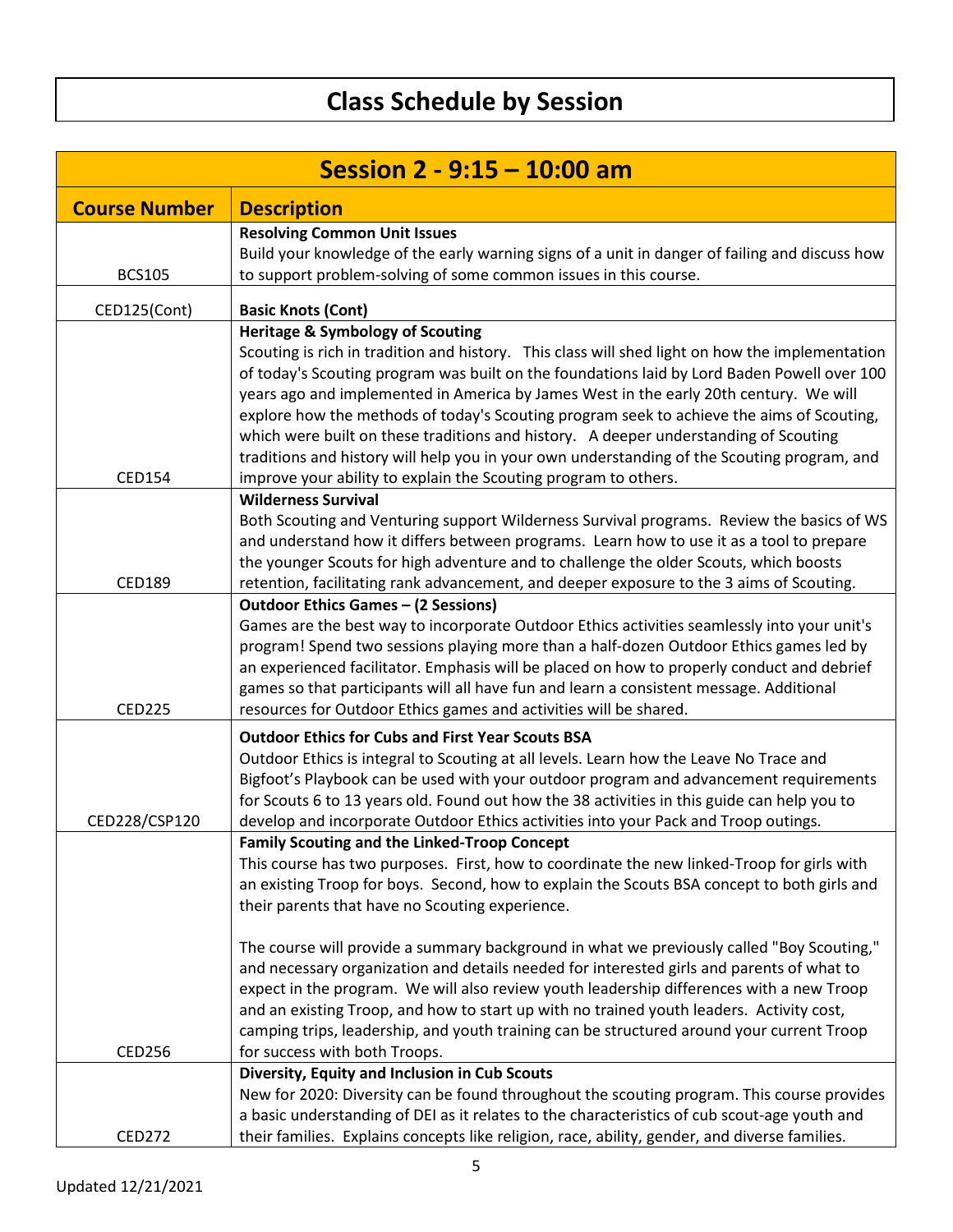| CED317(Cont)    | <b>Difficult People/Difficult Interactions (Cont)</b>                                              |
|-----------------|----------------------------------------------------------------------------------------------------|
|                 | <b>Special Needs Scouting: ADHD</b>                                                                |
|                 | This course will identify the characteristics of ADHD and a number of useful tips that leaders     |
|                 | can apply. It is important for leaders to be aware of this incidence and strategies they can       |
|                 | use that will help facilitate a successful Scouting experience for these youth (not to mention     |
| <b>CED714</b>   | their contemporaries and the adult leadership!).                                                   |
|                 | <b>Leave No Trace for Cub Scouts</b>                                                               |
|                 | BSA Outdoor Ethics is integral to Scouting. Learn how the Leave No Trace Bigfoot's Playbook        |
|                 | can be used with your outdoor program and advancement requirements for Scouts 6 to 13              |
|                 | years old. Found out how the 38 activities in this guide can help you to develop and               |
| CSP120/CED228   | incorporate Outdoor Ethics activities into your Pack and Troop outings.                            |
| CSP212ABC(Cont) | <b>Mastering Cubmastering (Cont)</b>                                                               |
|                 | <b>Successful Recruitment of Adult Leaders</b>                                                     |
|                 | You've brought in the Cub Scouts, now more adult volunteers and leaders are needed. New            |
|                 | adult members are the lifeblood of all healthy Packs. Learn how to turn new parents into           |
| <b>CSP302</b>   | new Cub Scout leaders to show them how to be enthusiastic Scouters.                                |
|                 | Developing the Thesis / Project                                                                    |
|                 | This course will cover developing your thesis/project outline and provide you with a variety       |
|                 | of suggestions for researching, writing and revising your thesis or project. Required for          |
| DCS503/DOC605A  | <b>Doctoral Degree</b>                                                                             |
|                 | <b>Coaching for Administrative Commissioners</b>                                                   |
|                 | Coaching is about relationships. It is the ability to listen, to observe, to share, to support and |
|                 | to engage in a way that will help others solve their own problems, grow as individuals, and        |
| <b>DCS506</b>   | attain their full potential.                                                                       |
|                 | <b>Function of the District Membership Committee</b>                                               |
|                 | Participants will be introduced to the charter concept of the BSA and to the tasks of the          |
|                 | District Membership Committee. Learn how to gather information, cultivate relationships            |
|                 | with community organizations, organize Units, and help youth to join existing Units. The           |
|                 | course introduces the five sources of membership growth as well as the importance of               |
| <b>DSP106</b>   | developing a District Growth Plan.                                                                 |
|                 | <b>Planning District Events</b>                                                                    |
|                 | A deeper look at the factors to consider when planning and executing district events. This         |
|                 | course will help the District Staffer organize and prepare for a year's worth of Cub Scout and     |
|                 | Boy Scout events such as Klondike Derbies, Camporees, Webelos Woods and Merit Badge                |
|                 | Madness. If you're new to this, we will help get you started on the right path. If you're an old   |
| <b>DSP307</b>   | hand, perhaps you can share some lessons learned.                                                  |
|                 | <b>Succession Planning in Scouting</b>                                                             |
|                 | The key to long term volunteer success at the Unit, District, and Council levels is having a       |
|                 | continuous and seamless succession of qualified and trained volunteers, especially in Key-3        |
|                 | positions. Planning for the inevitable change in volunteers takes continuous effort and            |
| MCS280/CED280   | attention.                                                                                         |
|                 | <b>Resolving Critical Unit Issues</b>                                                              |
|                 | The commissioner will hone their skills is assessing units, determining their strengths and        |
|                 | weaknesses, and developing plans to improve the functioning of the unit are the key points         |
| <b>MCS305</b>   | of this session.                                                                                   |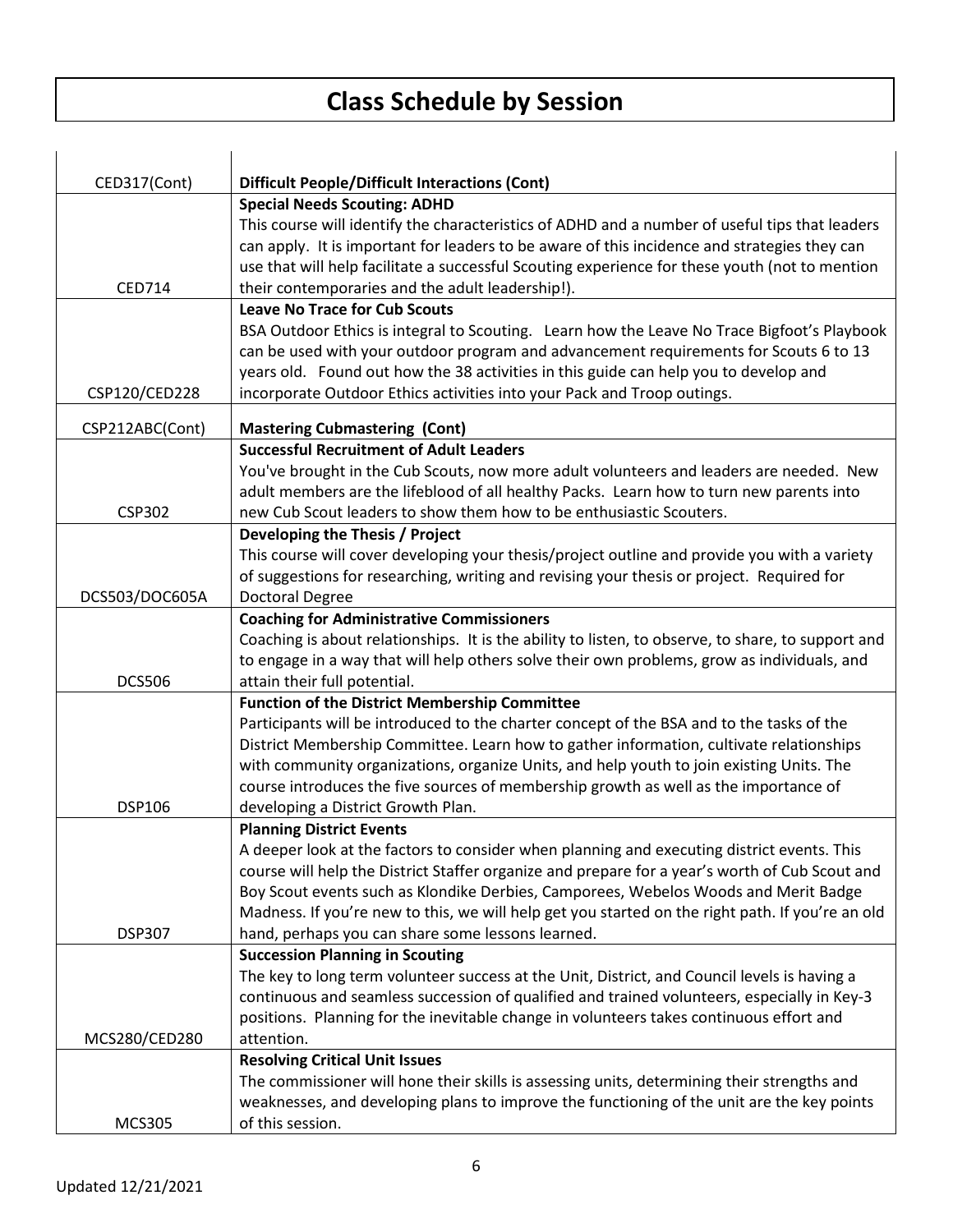|                 | <b>Troop Meetings and Uniforming</b>                                                                 |
|-----------------|------------------------------------------------------------------------------------------------------|
|                 | Explore the real purpose of a Troop Meeting. Learn the value of using the troop meeting              |
|                 | plan. Find out about the importance of having the youth plan, conduct and review the troop           |
|                 | meeting. Find out about the vital role the Scoutmaster plays by providing coaching, support          |
|                 | and leaderships to the scouts. Learn about the importance of the uniform as one of the               |
| SBP109          | Eight Methods of Scouting.                                                                           |
|                 | <b>Health &amp; Safety</b>                                                                           |
|                 | What is the Sweet Sixteen of Scouting? Learn how these principles should be applied in your          |
| <b>SBP202</b>   | unit.                                                                                                |
|                 | <b>Venturing Leadership and Organization</b>                                                         |
|                 | Detailed overview of Venturing's organizational structure and the roles of youth and adult           |
|                 | leadership positions. The focus is on Crew-level organization, including the role of the             |
| <b>VSP102</b>   | Chartered Organization and how to select and retain adult leaders.                                   |
|                 |                                                                                                      |
|                 |                                                                                                      |
| VSP199B(Cont)   | Venturers 1st Year Leadership track (for Youth)(Cont)                                                |
|                 | Social Media & Virtual Programming: Effective Use and Guidelines                                     |
|                 | Social media (Facebook, Twitter, Tumblr) are very popular among today's youth and are a              |
|                 | very powerful means of communication. Zoom, discord, and other virtual platforms have                |
|                 | become vital for day-to-day life and crew meetings/programs. The purpose of this class is            |
|                 | three-fold: to give crew advisors (unit scouters) background on how to tap into social media         |
|                 | as a resource for engaging with the youth in their crews (units), to inform them of how to do        |
|                 | so in a responsible way and give them a solid understanding of how to best use virtual               |
|                 | programming.                                                                                         |
|                 | BSA policies regarding social media, online safety, and youth protection will be emphasized.         |
|                 | This course will be taught in conjunction with part of the Venturers 2 <sup>nd</sup> Year Leadership |
| VSP320A/CED224A | Track.                                                                                               |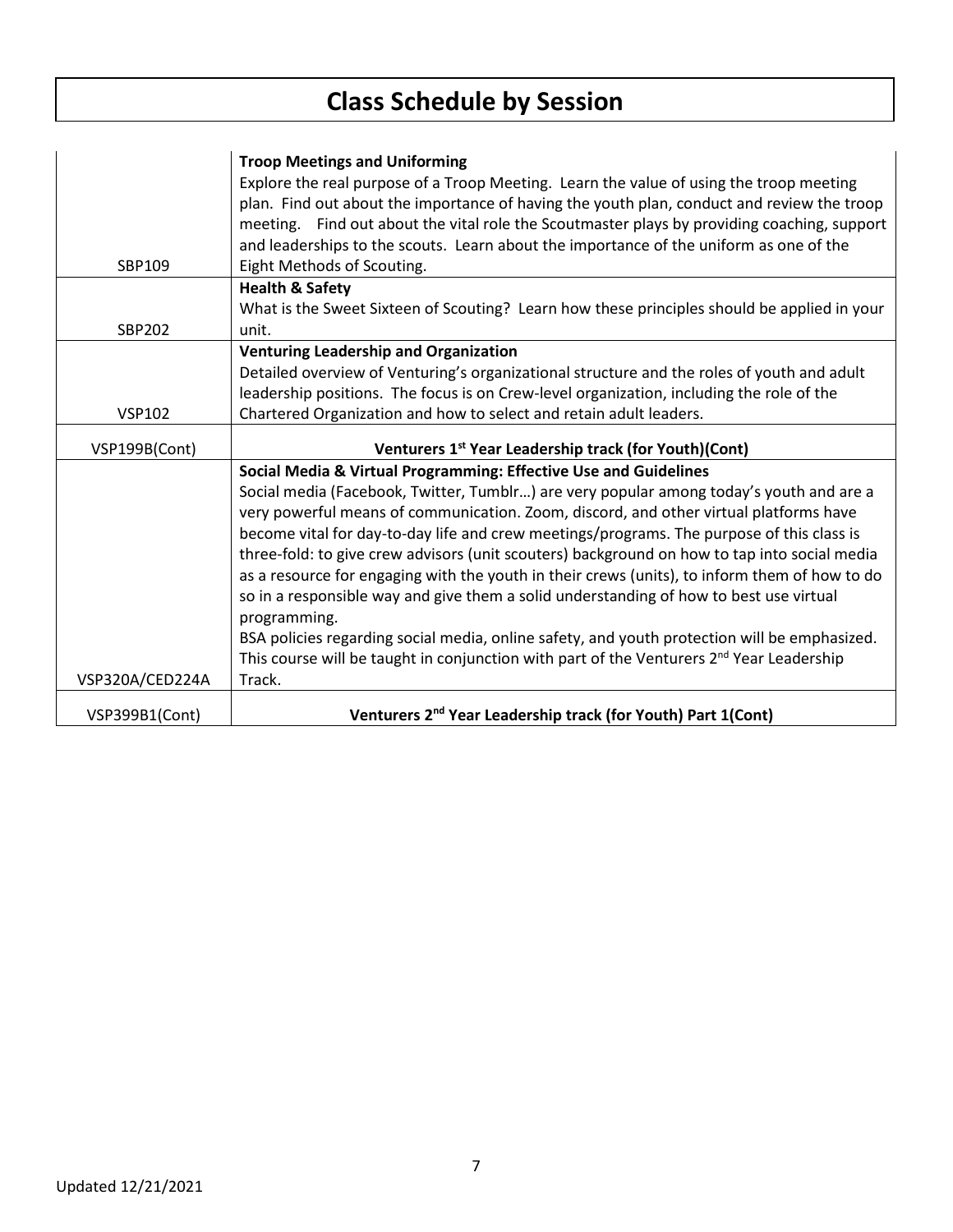| Session 3 -10:05 - 10:55 am |                                                                                                                 |
|-----------------------------|-----------------------------------------------------------------------------------------------------------------|
| <b>Course Number</b>        | <b>Description</b>                                                                                              |
|                             | <b>Mining Internet Resources</b>                                                                                |
|                             | Commissioners are asked many questions and assumed to be experts on                                             |
|                             | everything. Although they may wish to be an expert, knowing where to find information can                       |
|                             | make them a virtual expert. Today we will concentrate not on the local "who do you call"                        |
| <b>BCS108</b>               | but on using the internet, in effect, mining internet resources.                                                |
|                             | <b>The Essential Element</b>                                                                                    |
| <b>BCS109</b>               | This course will discuss servant leadership and the role in plays in unit service.                              |
|                             | <b>International Scouting</b>                                                                                   |
|                             | This course provides an overview of International Scouting opportunities available to scouts                    |
|                             | (Cubs, Boy Scouts and Venturers) and scout leaders. Participants will learn about: Jamboree-                    |
|                             | on-the-Air and Jamboree-on-the-Internet events (which connect scouts around the world via                       |
|                             | ham radio and the Internet every October), Jamboree-on-the-Trail, the World Jamboree                            |
|                             | (sign-ups are underway for the next one - 2019 in the USA), attending summer camp at a                          |
|                             | Scouts Canada camp (e.g., Haliburton Scout Reserve near Toronto), participating in a Council                    |
|                             | or National sponsored scouting exchange program, supporting Scouting in developing                              |
|                             | countries through the BSA World Friendship Fund, and qualifying for the new International                       |
|                             | Spirit Award (for youth and adults) and the International Scouter's Award square knot (adults                   |
| <b>CED137</b>               | only).                                                                                                          |
|                             | <b>FUN Knots (2 Sessions)</b>                                                                                   |
|                             | Learn the Friendship Knot, the Chinese Lanyard Knot and the Monkey's Fist at a                                  |
| <b>CED145</b>               | minimum. Knots are Not a Problem, they are FUN!!                                                                |
|                             | <b>Cold Weather Camping</b>                                                                                     |
|                             | This winter take the tents - chuck the cabin. Wake up with six inches of fresh snow on your                     |
| CED150                      | tent, and enjoy it! These techniques will teach you how.                                                        |
|                             | <b>Orienteering Resources for the Unit Leader</b>                                                               |
|                             | This course will explore the role of Navigation and Orienteering in each of the Scouting                        |
|                             | programs and will provide the Unit Leader with local orienteering resources. It will also                       |
| <b>CED204</b>               | suggest ready-made activities that SMs can leverage for scout advancement.                                      |
|                             | <b>Outdoor Ethics Games</b>                                                                                     |
|                             | Games are the best way to incorporate Outdoor Ethics activities seamlessly into your unit's                     |
|                             | program! Spend two sessions playing more than a half-dozen Outdoor Ethics games led by                          |
|                             | an experienced facilitator. Emphasis will be placed on how to properly conduct and debrief                      |
| CED225(Cont)                | games so that participants will all have fun and learn a consistent message. Additional                         |
|                             | resources for Outdoor Ethics games and activities will be shared.<br><b>Authority of the Resource Technique</b> |
|                             | New for 2022! Have you ever been hiking an seen a dog running up the trail with no owner in                     |
|                             | sight? Or arrived at a campsite only to find someone drove their car into the middle of the                     |
|                             | site just to make it easier to unpack? The Authority of the Resource Technique gives you a                      |
|                             | toolkit to address Outdoor Ethics challenges like these with others that you encounter in the                   |
| <b>CED238</b>               | outdoors.                                                                                                       |
|                             | Dealing with youth in crisis                                                                                    |
|                             | This class will provide valuable tips that will help adult leaders in all program areas deal with               |
|                             | suicide awareness. Be prepared to learn what to do or not to do; where to go for help; and                      |
| CED241                      | your role in this situation. This course is especially valuable for Advisors and Scoutmasters.                  |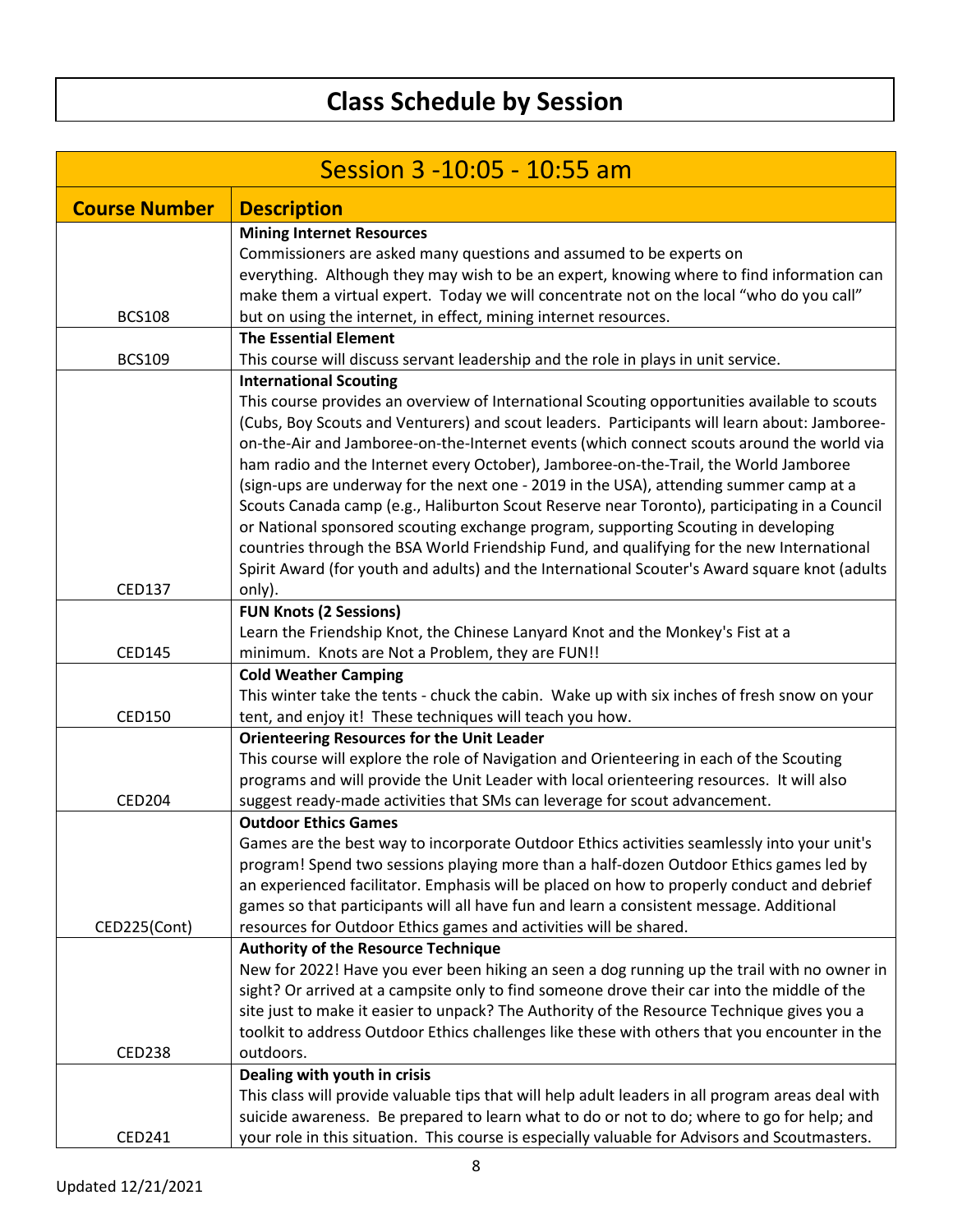|                 | Diversity, Equity and Inclusion in Scouts BSA                                                  |
|-----------------|------------------------------------------------------------------------------------------------|
|                 | New for 2020: Diversity can be found throughout the scouting program. This course              |
|                 | provides a basic understanding of DEI as it relates to the characteristics of                  |
|                 | scouts-age youth and their families. Explains concepts like religion, race, ability,           |
| <b>CED273</b>   | gender, sexual orientation and diverse families.                                               |
|                 | <b>Webelos to Scouting Transition</b>                                                          |
|                 | The two-year Webelos program is designed to prepare Cub Scouts for leadership and              |
|                 | responsibility to help them advance and succeed in a troop. We will discuss the Arrow of       |
|                 | Light requirements that are designed to ensure Webelos will find a troop and to 'Be            |
| <b>CSP114A</b>  | Prepared' to join a troop that meets their interests and puts them on the Trail to Eagle.      |
|                 |                                                                                                |
| CSP212ABC(Cont) | <b>Mastering Cubmastering (Cont)</b>                                                           |
|                 | <b>Using Your Den Chief</b>                                                                    |
|                 | Who's a Cub Scout leader's best friend? It should be the Den Chief. Discover what a Den        |
|                 | Chief is and how this Boy Scout can help run an exciting den program. This trained Scout role  |
|                 | model plays a very important part in the leadership team and links the troop to your Pack to   |
| <b>CSP213</b>   | charge up every Cub Scout to advance on to the Trail to Eagle.                                 |
|                 | <b>Cub Scout STEM &amp; NOVA</b>                                                               |
|                 | Come learn fun ways to incorporate STEM (Science, Technology, Engineering, Mathematics)        |
|                 | activities into your den and Pack program. Learn about Scouts USA STEM awards NOVA and         |
|                 | Super NOVA to increase Scout learning. Learn about resources that are available to make        |
| <b>CSP304</b>   | your unit's STEM program the best it can be.                                                   |
|                 | Thesis - Project Workshop                                                                      |
|                 | This is a panel workshop hosted by scouters who have already completed their                   |
|                 | doctorate. The panel will provide insights into working on a thesis; answer any questions      |
|                 | you have; and help you get started on or complete your thesis/project. Not required for        |
| DCS504/DOC606   | Doctoral Degree, but very helpful.                                                             |
|                 | Function of the District Fund Development (Finance) Committee                                  |
|                 | Fund Development is essential to providing services to our scouts, units and community.        |
|                 | This course will detail the many finance roles of the district including soliciting Friends of |
|                 | Scouting, facilitating Product sales (popcorn, camp cards, etc.), promoting Endowment gifts    |
| <b>DSP105</b>   | and reviewing Unit-Money Earning Applications.                                                 |
|                 | <b>Function of the District Nominating Committee</b>                                           |
|                 | The District Committee is responsible for increasing the effectiveness of Scouting across an   |
|                 | area of our community through the achievement of district goals. We will examine the           |
|                 | important, year round role that the District Nominating Committee plays in selecting a slate   |
| <b>DSP313</b>   | of competent officers and members at large to carry out the functions of district operation.   |
|                 | The Commissioner and the Professional                                                          |
|                 | Building a good working relationship between the professional and the commissioner             |
| <b>MCS314</b>   | enables the best unit service to be provided for the district scouting units.                  |
|                 | Working with Youth Leaders and the PLC                                                         |
|                 | Learn to establish an environment that is safe both physically and emotionally in which        |
|                 | Scouts can learn, grow and enjoy Scouting to the fullest. Learn the purpose for and the        |
|                 | importance of the patrol leaders' council. Explore the ways a Scoutmaster can support and      |
| SBP110          | guide the patrol leaders' council as the troop activities are planned.                         |
| SBP203          | <b>Growth and Development of Scouts</b>                                                        |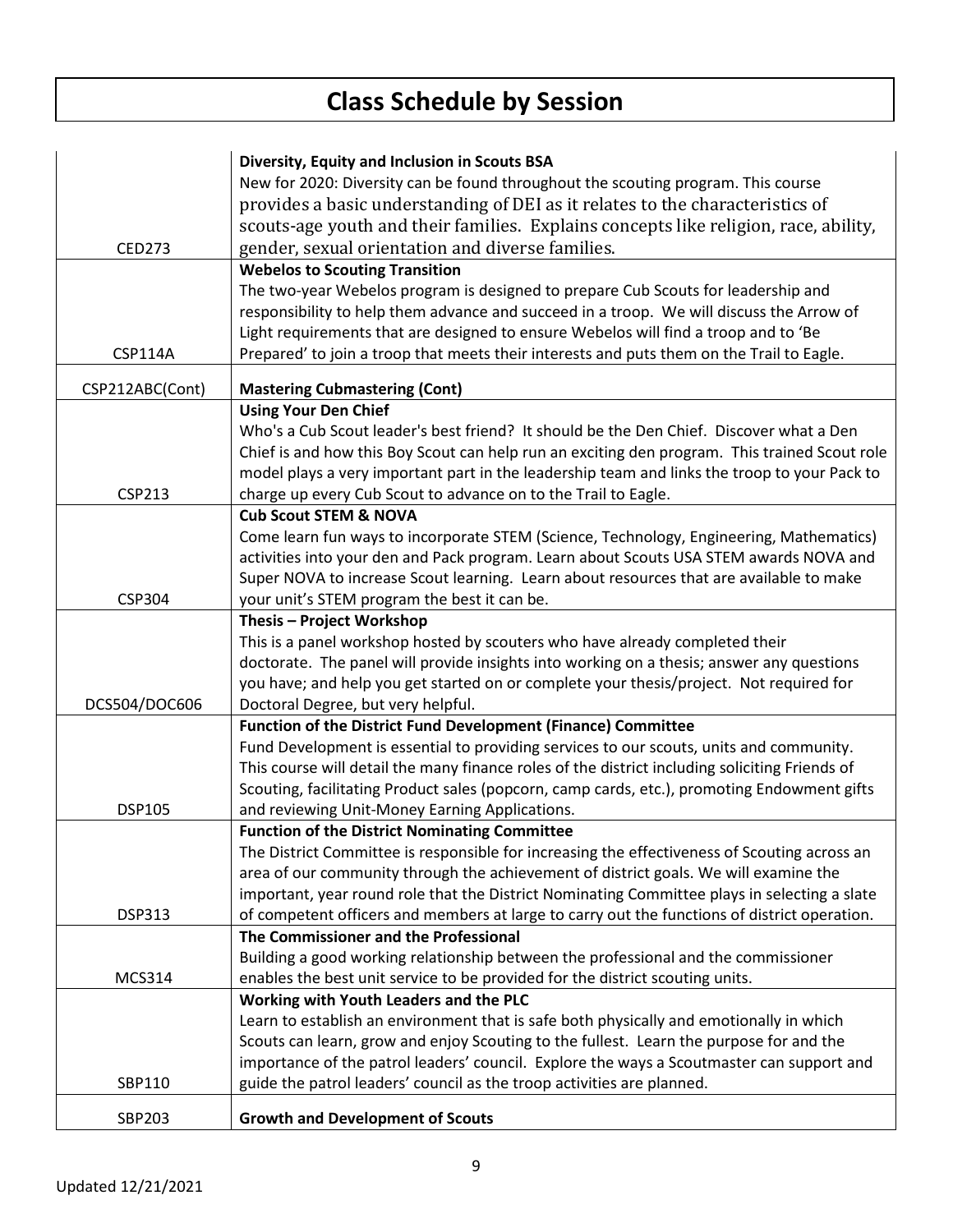|               | This session will explain the concept of stages of youth development. It will discuss how<br>behavior is affected by developmental stage and help you realize the importance of<br>developmentally appropriate activities at the various levels of the program.                                                                                                                                                                                                                                                                                                                                                                                 |
|---------------|-------------------------------------------------------------------------------------------------------------------------------------------------------------------------------------------------------------------------------------------------------------------------------------------------------------------------------------------------------------------------------------------------------------------------------------------------------------------------------------------------------------------------------------------------------------------------------------------------------------------------------------------------|
| SND230/MCS322 | <b>Advanced Special Needs Scouting</b><br>Virtually every unit will experience having a youth who has Special Needs (disAbilities). This<br>course will provide Leaders and Commissioners with knowledge to share with unit leaders so<br>they can provide a program which provides these youth with the Scouting opportunities to<br>succeed. This course is more of a Disability Awareness for Scouters and what to look for<br>when a Scout with Special Needs may look into your unit. This course is for all Scouters not<br>just commissioners. In the National Commissioner Sciences Curriculum, this course is<br>designated as MCS322. |
| VSP102(Cont)  | <b>Venturing Leadership and Organization(Cont)</b>                                                                                                                                                                                                                                                                                                                                                                                                                                                                                                                                                                                              |
| VSP199B(Cont) | Venturers 1st Year Leadership track (for Youth)(Cont)                                                                                                                                                                                                                                                                                                                                                                                                                                                                                                                                                                                           |
|               | <b>Incorporating Advancement into Your Crew's Program</b><br>Most Crews don't think about advancement as a regular path of their program, but<br>advancement is important to recognize achievement. An experiences Venturing Advisor will<br>discuss ideas for how to incorporate advancement into your Crew's regular program. This<br>will include some strategies for incorporating the Venturing Summit Rank into unit program                                                                                                                                                                                                              |
| <b>VSP324</b> | as well as Ranger, Quest, and Trust Awards.                                                                                                                                                                                                                                                                                                                                                                                                                                                                                                                                                                                                     |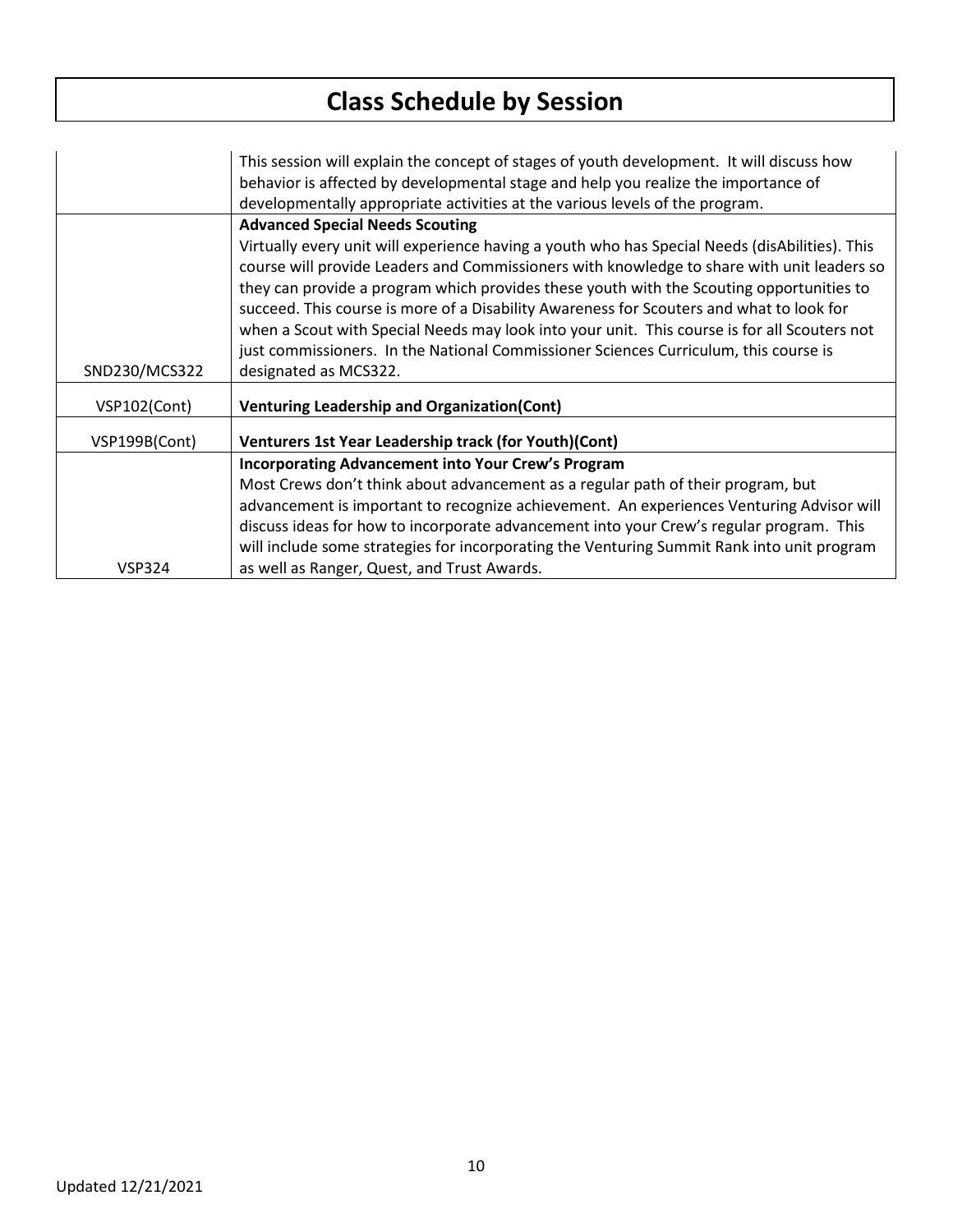| LUNCH - 12:00pm - 12:30pm                                                                                                                                     |                                                                                                                                                                                                                                                                                                                                                                                                                                                                                                |
|---------------------------------------------------------------------------------------------------------------------------------------------------------------|------------------------------------------------------------------------------------------------------------------------------------------------------------------------------------------------------------------------------------------------------------------------------------------------------------------------------------------------------------------------------------------------------------------------------------------------------------------------------------------------|
| <b>Vendor Areas Open</b>                                                                                                                                      |                                                                                                                                                                                                                                                                                                                                                                                                                                                                                                |
| PROGRAM - 12:30 pm - 1:45 pm<br><b>Program Updates, Presentation of Doctorates &amp; Fellow Awards,</b><br>KeyNote Speaker- Robbie Dibaigo, Teritory 12 Chair |                                                                                                                                                                                                                                                                                                                                                                                                                                                                                                |
|                                                                                                                                                               |                                                                                                                                                                                                                                                                                                                                                                                                                                                                                                |
| <b>Course Number</b>                                                                                                                                          | <b>Description</b>                                                                                                                                                                                                                                                                                                                                                                                                                                                                             |
| <b>BCS112</b>                                                                                                                                                 | <b>Recruiting Unit Commissioners</b><br>Recruiting is an ongoing need. Every commissioner has a part in the process. This course<br>describes a process for the identification and recruitment of commissioners.                                                                                                                                                                                                                                                                               |
| <b>CED115</b>                                                                                                                                                 | <b>Light Weight Backpacking</b><br>Go on, get out there!! Backpacking can be as effortless as a hike in the park. No need to<br>subject yourself to the Bataan Death March! Don't be a back-pack mule, come and learn<br>about the latest inexpensive light weight back packing technology and techniques. A little<br>talking, a lot of touch and feel of the "stuff"                                                                                                                         |
| CED145(Cont)                                                                                                                                                  | <b>FUN Knots (Cont)</b>                                                                                                                                                                                                                                                                                                                                                                                                                                                                        |
| CED175A/SBP175A                                                                                                                                               | <b>Earning Outdoor Ethics Awards</b><br>Youth and adults in the Scouts BSA and Venturing programs can earn two levels of Outdoor<br>Ethics awards: the Awareness award (a patch) and the Action award (a nameplate). This<br>session reviews the requirements for each award in detail, along with tips on how to<br>integrate the requirements into the unit's regular program.<br>How to plan an International Scout Trip                                                                    |
| <b>CED186A</b>                                                                                                                                                | New for 2022: Learn how easy it is to plan a successful and fun an international scout trip.<br>We'll cover how to pick a travel location and important consideration for the trip, review of<br>time line for planning and recruiting scouts and leaders, review of places to stay, how much<br>money, buying airfare, itinerary for the trip. Tips on getting home safely. If you are<br>interested an leading an overseas scout adventure trip make plans to attend this class.             |
| CED219A                                                                                                                                                       | Cell Phone Use in the Outdoors<br>Most of our Scouts have a cell phone in their pocket, especially when they are in the<br>outdoors and away from civilization. This provides adults leaders a great opportunity to<br>teach Scouts how to use (yes, actually use!) their phones in a responsible way in the<br>outdoors. The focus is on setting boundaries and using helpful, Scout-friendly apps, with an<br>eye toward the Outdoor Ethics implications of electronics use in the outdoors. |
| CED241                                                                                                                                                        | Dealing with youth in crisis<br>This class will provide valuable tips that will help adult leaders in all program areas deal with<br>suicide awareness. Be prepared to learn what to do or not to do; where to go for help; and<br>your role in this situation. This course is especially valuable for Advisors and Scoutmasters.                                                                                                                                                              |
| <b>CED242</b>                                                                                                                                                 | <b>BSA Shooting Sports Programs</b><br>This course will provide an overview of BSA Shooting Sports programs. Learn about program<br>opportunities, awards, guidelines and requirements for shooting sports participation by<br>scouting units. This course will also introduce participants to BSA shooting sports resources.                                                                                                                                                                  |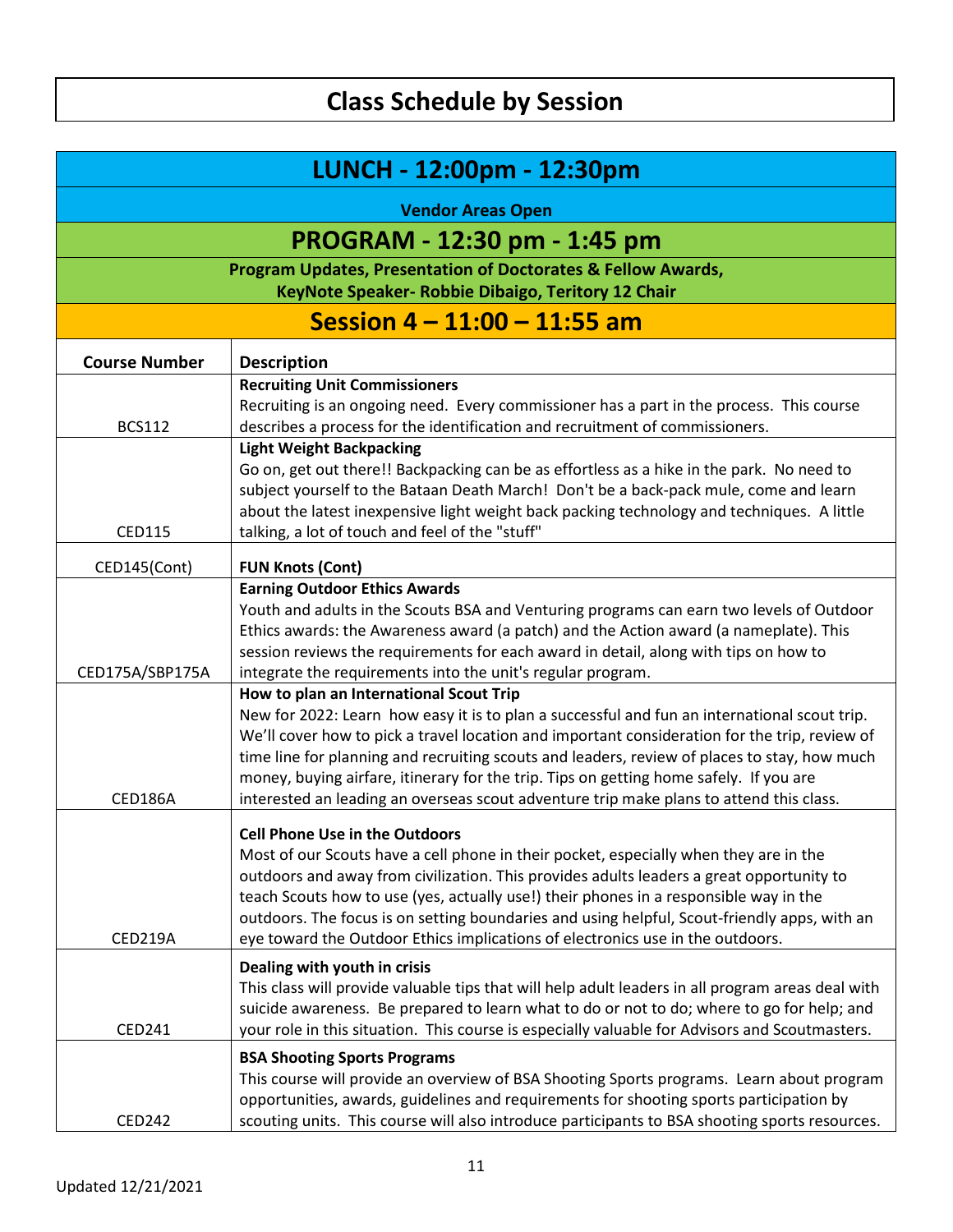$\mathbf{r}$ 

| <b>CED274</b> | Diversity, Equity and Inclusion in Senior Youth Programs<br>New for 2020: Diversity can be found throughout the scouting program. This course provides<br>a basic understanding of DEI as it relates to the characteristics of older-aged youth and their<br>families. Explains concepts like religion, race, ability, gender, sexual orientation and diverse<br>families.                                                                                                                                |
|---------------|-----------------------------------------------------------------------------------------------------------------------------------------------------------------------------------------------------------------------------------------------------------------------------------------------------------------------------------------------------------------------------------------------------------------------------------------------------------------------------------------------------------|
| <b>CED715</b> | Autism: Does this Scout fit our unit? Do we fit this Scout?<br>How to do a proper intake on a person with Autism to ensure success! We will review some<br>of the behaviors, triggers and repairs to be considered when bringing in a new scout into<br>your unit. You will get helpful hints as well as a sample intake form to use while interviewing<br>a scouting candidate as well as to train all your leaders to be able to work successfully with<br>these young people!                          |
| <b>CSP130</b> | <b>First Time Campers - Getting Families Out Camping</b><br>You've just welcomed new families to your Pack. Your Pack calendar has a family camping<br>trip coming up. But these new families look bewildered and cost conscious. Here's the<br>course to draw them into the 'Outing' that is in Scouting. We'll review the rules of family<br>camping, what's necessary for that first weekend outing and how to minimize the cost                                                                       |
| <b>CSP211</b> | <b>Pack Budgeting</b><br>Perhaps budgets are not your strength. Learn how to create a Pack budget that will fuel your<br>program to success. Learn about great sources of fundraising income then how to plan your<br>Pack and Den programs to create and maintain a strong Cub Pack.                                                                                                                                                                                                                     |
| <b>CSP309</b> | <b>Awards to Make Your Program Excel</b><br>Boys and adults love doing fun things and receiving recognition. Lord Baden Powell said<br>'Scouting is a game with a purpose.' Cub Scouting has many awards for Cubs and adults<br>with requirements that will add fun to your program. Learn about these many awards and<br>how to round out your program with new activities and recognition.                                                                                                              |
| <b>DCS512</b> | <b>Recruiting for Diversity</b><br>Through this course we will come to a better understanding of the need for diversity in<br>scouting volunteers as well as ways to work toward recruiting a more diverse Commissioner<br>Corps.                                                                                                                                                                                                                                                                         |
| DOC614        | <b>Doctoral Counseling</b><br>This is an individualized session to help you narrow down and finalize your thesis/project<br>proposal, obtain approval of your proposal, and develop a quick outline. You will be<br>assigned a Thesis Advisor at this session. Non-Credit Course required for Doctoral Degree.                                                                                                                                                                                            |
| <b>DSP102</b> | <b>Function of the District Activities &amp; Civic Service Committee</b><br>Participants will learn how the District Activities and Civic Service Committee strives to carry<br>out its part in council-wide activities and supplement unit and council activities with other<br>fun, memorable experiences that dramatically capture the attention of the whole Scouting<br>community. Special attention will be given to Camporees, Recognition Meetings and making<br>civic service relevant to youth. |
| <b>DSP305</b> | <b>Smart Growth Planning</b><br>This advanced membership course will examine the resources needed to develop a District<br>Growth Plan. Participants will learn how to recognize under-served areas of their District and<br>identify potential chartered organizations in their communities. This information will form<br>the foundation for developing a plan to see that every youth residing in a district geography<br>has the opportunity to join in the adventure of Scouting.                    |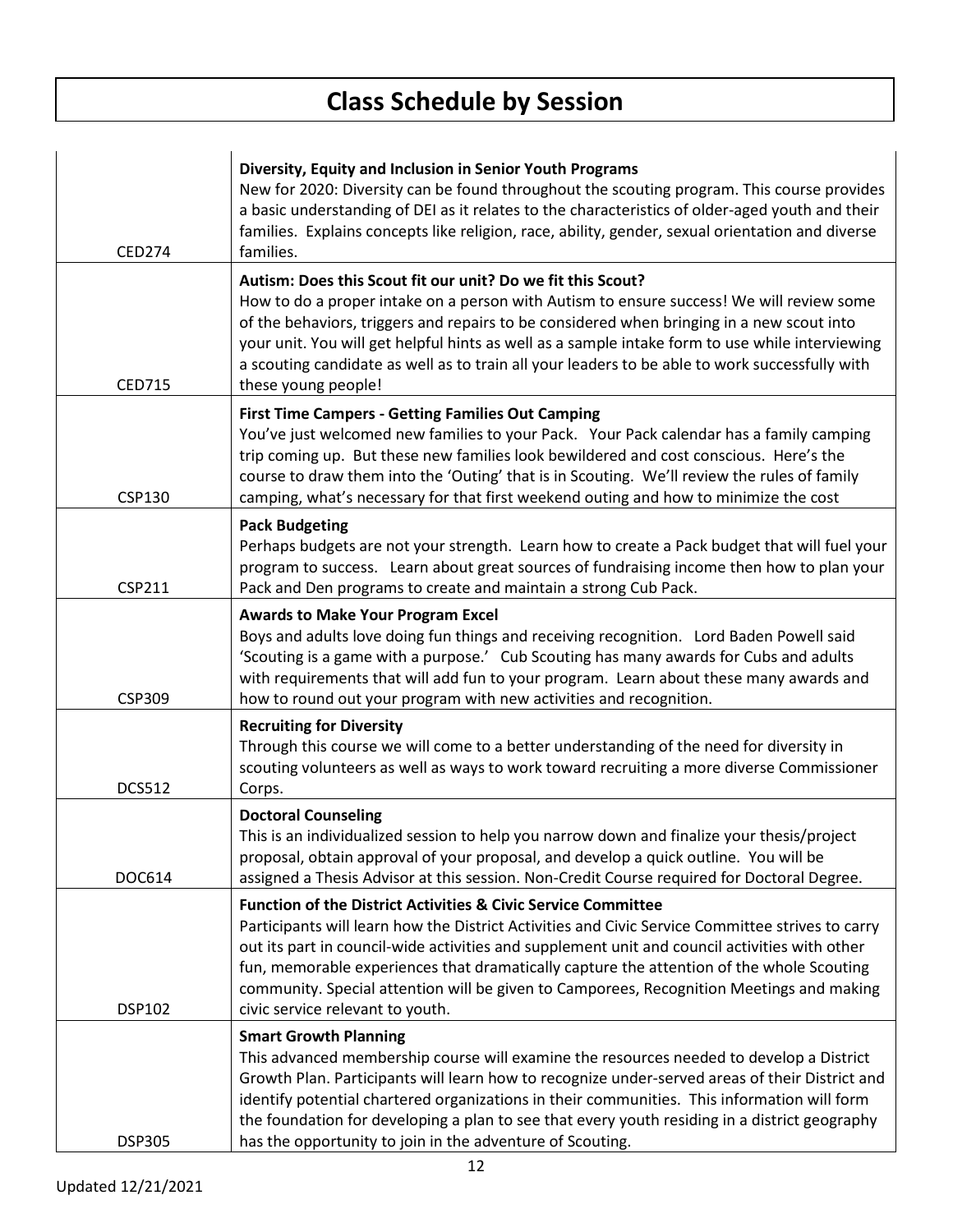|                    | Recruiting the 21 <sup>st</sup> Century Volunteer                                             |
|--------------------|-----------------------------------------------------------------------------------------------|
|                    | All commissioners are responsible for recruiting other commissioners. This course             |
|                    | familiarizes commissioners on the considerations and techniques that support recruiting       |
| <b>MCS312</b>      | volunteers who represent the generations of the 21st century                                  |
|                    | Sizzle of the Outdoor Program Nuts and Bolts                                                  |
|                    | Experience what it is like to plan an outdoor activity as a patrol. Learn what the            |
|                    | considerations should be for safety when planning outdoor programs. How can a reflection      |
|                    | help you reinforce the values of Scouting? How you can incorporate reflection into the        |
| SBP111             | outdoor experience.                                                                           |
|                    | Scoutmaster - How to Shrink that Target on Your Back (2 sessions)                             |
|                    | NOTE: This Class is for registered Scoutmaster's Only - Must have the patch on the sleeve -   |
|                    | No ASM, CC, MC, COR, etc. allowed) - The Scoutmaster job is a rewarding but tough one.        |
|                    | There is always someone who knows better than you. Someone is always second guessing          |
|                    | your plan for guiding your youth. In this forum-style class, we will discuss ways in which we |
|                    | can best deal with adversity in the adult ranks. How can we avoid/reduce conflict? How can    |
|                    | we work with the ASMs, the CC/MCs and COR to make sure that the SM is properly                |
|                    | supported and is able to best implement the Eight Methods of Scouting.                        |
|                    | We will start with a scenario of conflict between the SM and another adult. The floor will    |
|                    | then be opened for discussion/venting guided by the Instructor. Hopefully, ideas and          |
| SBP116A            | recommendations that arise will aid SMs in ways to improve their methodologies.               |
|                    | <b>Drug Awareness</b>                                                                         |
|                    | Each year there are more deaths and disabilities from substance abuse than any other          |
|                    | preventable cause. This session will provide drug education and help you understand the       |
| SBP204             | dangers of drug use and abuse.                                                                |
|                    | <b>Venturing Youth Leadership Development</b>                                                 |
|                    | Provides a basic understanding of the characteristics of Venturing-age youth. Explains the    |
|                    | components of an effective Youth Leadership Development Program and the critical role of      |
|                    | the Crew Advisor in youth leadership development. Describes youth leadership training         |
|                    | programs (including Introduction to Leadership Skills for Crews) and opportunities at the     |
| <b>VSP106</b>      | unit, council, regional, and national levels.                                                 |
| VSP199B(Cont)      | Venturers 1st Year Leadership track (for Youth)(Cont)                                         |
|                    | <b>Presenting the Kodiak Challenge</b>                                                        |
|                    | This session focuses on organizing and presenting the Kodiak Challenge at the unit level. The |
|                    | Kodiak Challenge is a unit run leadership class that follow ILSC/ILST. Designed to improve    |
|                    | unit's leadership skills while on a dynamic, multiday week long adventure. This course will   |
|                    | provide valuable information to will enable Units (Crews, Troops, and Ships) to deliver this  |
| VSP313/SBP313/CED3 | content to their youth, , and will incorporate updates from ILSC that were released by        |
| 13                 | recently by National.                                                                         |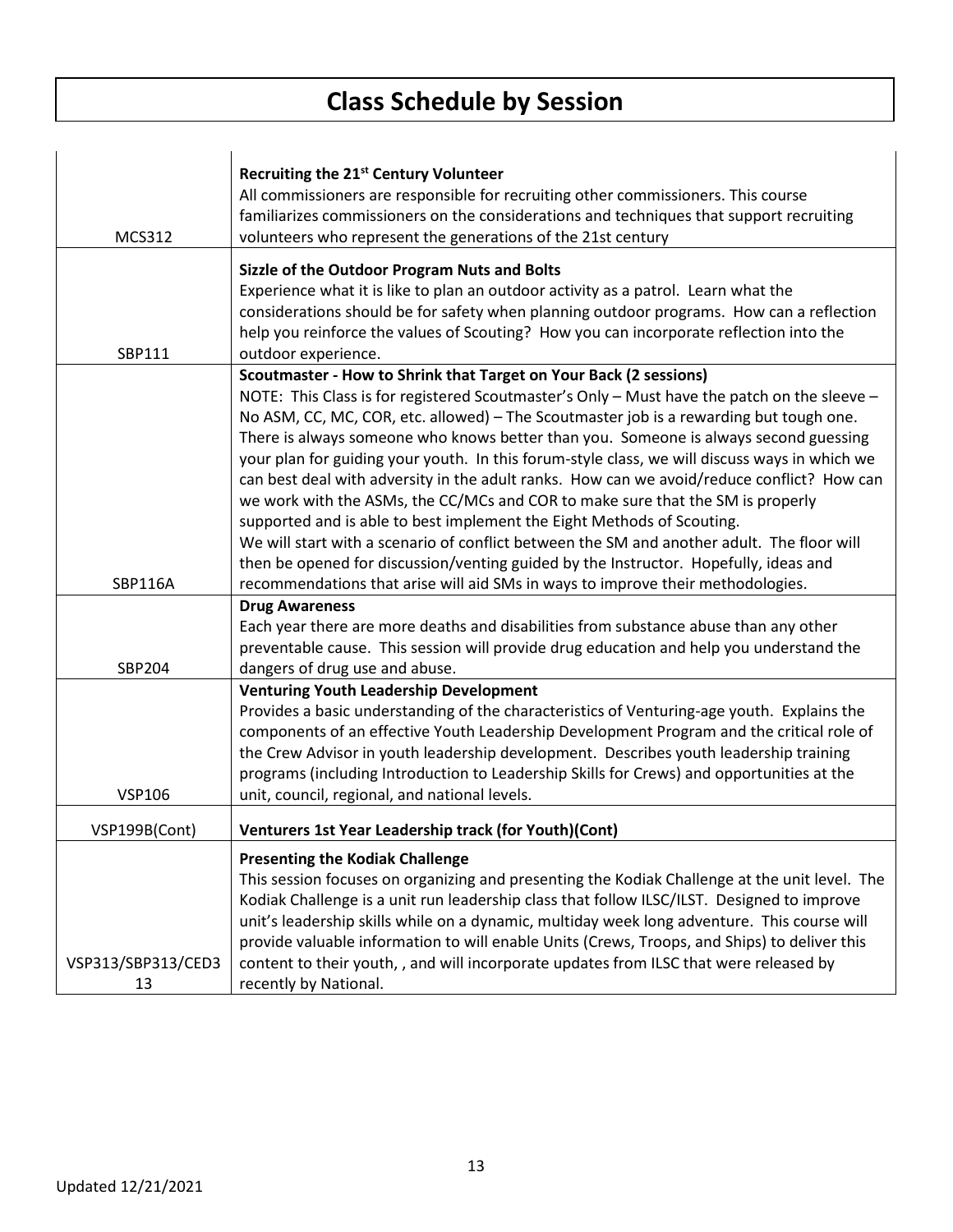| LUNCH - 12:00pm - 12:30pm |                                                                                                                                                                                                                                                                                                                                                                                                                                                                                                                                                                                                                                                       |  |
|---------------------------|-------------------------------------------------------------------------------------------------------------------------------------------------------------------------------------------------------------------------------------------------------------------------------------------------------------------------------------------------------------------------------------------------------------------------------------------------------------------------------------------------------------------------------------------------------------------------------------------------------------------------------------------------------|--|
|                           | <b>Vendor Areas Open</b>                                                                                                                                                                                                                                                                                                                                                                                                                                                                                                                                                                                                                              |  |
|                           | PROGRAM - 12:30 pm - 1:45 pm                                                                                                                                                                                                                                                                                                                                                                                                                                                                                                                                                                                                                          |  |
|                           | Program Updates, Presentation of Doctorates & Fellow Awards,<br>KeyNote Speaker- Robbie Dibaigo, Territory 12 Chair                                                                                                                                                                                                                                                                                                                                                                                                                                                                                                                                   |  |
|                           | Session $5 - 1:50 - 2:40$ pm                                                                                                                                                                                                                                                                                                                                                                                                                                                                                                                                                                                                                          |  |
| <b>Course Number</b>      | <b>Description</b>                                                                                                                                                                                                                                                                                                                                                                                                                                                                                                                                                                                                                                    |  |
| <b>BCS114</b>             | <b>Understanding and Communicating with Today's Leaders</b><br>Learn to understand the differences in relating to the generations involved in scouting and<br>the purpose of inclusiveness in scouting.                                                                                                                                                                                                                                                                                                                                                                                                                                               |  |
| <b>CED144</b>             | Introduction to the principles of LNT<br>A detailed introduction to the seven principles of Leave No Trace. The principles are the<br>same no matter where we go or what we do in the outdoors, but we interpret them<br>differently when we're in an established campground (frontcountry) versus when we're in<br>the backcountry, such as a backpacking trip on the Appalachian Trail or at Philmont.<br>Application of the principles in both contexts will be discussed. This course is a must for<br>leaders new to the BSA program and a good refresher for experienced leaders as well.                                                       |  |
| CED161                    | <b>Faith Based Scouting</b><br>This course will introduce you to the various programs within BSA and the religious<br>communities that draw Scouts closer to God. Scout Chaplain Ken Lyons will share not only<br>what programs exist, but how one goes about recruiting, networking, presenting, and<br>perpetuating such programs within the Scout units and the religious community. The<br>Baltimore Area Council's new "God and World Emblem" will also be featured.                                                                                                                                                                             |  |
| <b>CED169</b>             | STEM-tastic Scouting - Inspiration, Imagination and Innovation<br>This STEM (Science, Technology, Engineering, and Math) session is designed to help you,<br>your unit, district of council integrate STEM programs and activities into your current<br>programming. Whether your involved in Cub Scouting, Boy Scouting or Venturing, this<br>course takes a fresh approach to open the STEM program to all Scouting youth. Discussions<br>on how to implement, modify, and incorporated STEM programs through organized activities<br>is the focus. Excitement, roadblocks, funding, recruitment, training, resources, and tracking<br>are covered. |  |
| CED170                    | Preparing a Crew for Philmont - A Parent/Leader's Perspective<br>This class will cover all aspects of crew preparation, from submitting your application to your<br>arrival at the Philmont Scout Ranch. You will discover how to select your trail, how to pick<br>your crew, how to overcome the transportation nightmare, what equipment you'll actually<br>need, some of the hidden expenses, how to lighten the admin load, and how to prepare your<br>crew for the most enjoyable adventure ever.                                                                                                                                               |  |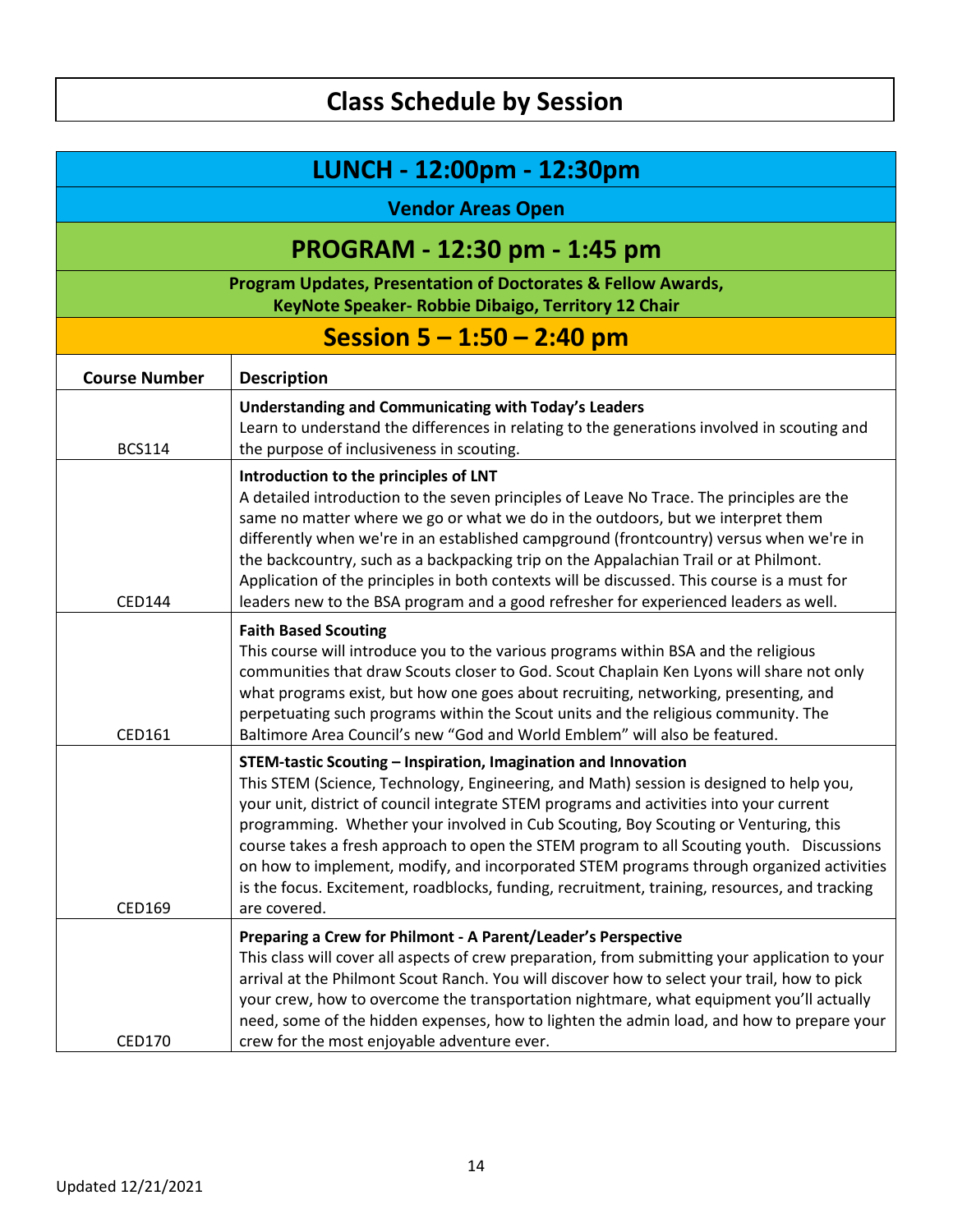$\overline{1}$ 

| <b>CED211</b> | <b>Scoutbook 101 Cub Scout Pack Edition</b><br>Scoutbook is a web-based unit management, communication and advancement tracking<br>tool. In this class we will explore the tool and show you how to use Scoutbook to manage<br>your Pack. We will review how to manually enter new scouts, how to link to Scoutnet to<br>import your charter information, how to track leader training, how to track Cub Scout<br>advancements and upload those advancements to Scoutnet. We will show how to use<br>Scoutbook to send email to unit members and how to use the built-in calendar. Scoutbook<br>makes managing your Pack much easier - come learn how.""                                                                                                                                                                                                                                                                                                                                     |
|---------------|----------------------------------------------------------------------------------------------------------------------------------------------------------------------------------------------------------------------------------------------------------------------------------------------------------------------------------------------------------------------------------------------------------------------------------------------------------------------------------------------------------------------------------------------------------------------------------------------------------------------------------------------------------------------------------------------------------------------------------------------------------------------------------------------------------------------------------------------------------------------------------------------------------------------------------------------------------------------------------------------|
| <b>CED214</b> | NYLT - What the course must BE and what leaders need to KNOW for their youth to DO<br><b>Leadership Skills Training</b><br>National Youth Leadership Training (NYLT) has been described as giving a life-long advantage<br>to the Scouts who complete the course. This course—intended for adult leaders and parents<br>of prospective course participants—is youth-led and explains the basics of - What is NYLT? as<br>well as - What is its purpose? It covers how to determine if youth at this point in their<br>Scouting careers are ready to attend and provides some information on synergy between<br>adult leaders attending The Course for the Wood Badge while their youth leaders attend<br>NYLT. It also provides information that parents will want to know to help them support their<br>youth. Topics of how the benefits participants receive from the skills gained from taking the<br>course and how that can affect their lives outside of Scouting are also discussed. |
| CED261        | <b>Leading a Conservation Project</b><br>Three hours of conservation-related service are required for the Life rank. A good<br>conservation project has a lasting impact on the environment, and it is important that Scouts<br>understand what that impact is. This session will teach how to conduct a conservation<br>project, including project selection and significance, tool use, and safety.                                                                                                                                                                                                                                                                                                                                                                                                                                                                                                                                                                                        |
| <b>CED275</b> | <b>Multicultural Cooking in Scouting</b><br>New for 2022: We all have our go to recipes for scouting events and trips. But what is it like<br>to incorporate diversity into cooking for religious and cultural differences? In this course we<br>will explore how to plan, shop, and cook meals that help support and foster diversity in<br>scouting.                                                                                                                                                                                                                                                                                                                                                                                                                                                                                                                                                                                                                                       |
| CSP117AB      | <b>Cub Scouting in the Outdoors (2 sessions)</b><br>Does your Pack have "outing" in your Pack's Scouting program? Learn Cub Scout camping<br>rules, how to use the Guide to Safe Scouting, why BALOO training for adults is essential, and<br>using the Cub Scout Outdoor Activity Award to enhance your program. Learn why and how<br>to keep your Cub Scouts engaged in the outdoors that makes Outing in Scouting program<br>unique.                                                                                                                                                                                                                                                                                                                                                                                                                                                                                                                                                      |
| <b>CSP203</b> | Duty to God<br>Take a close look at Ethics in Action, Character Connections and the Religious Emblems<br>Program. These programs add an opportunity for Scouts to develop mentally and spiritually.<br>Learn how the Cub Scout Adventures provides a stronger emphasis on our duty to God for all<br>Scouts to explore faith development within their family.                                                                                                                                                                                                                                                                                                                                                                                                                                                                                                                                                                                                                                |
| <b>CSP218</b> | <b>Pack Annual Planning</b><br>Planning your Pack program is the first step to a successful year of Cub Scouting. Learn how<br>to effectively use the Journey to Excellence to plan your program to maximize Scout<br>retention and continue to grow your Pack with a fun program of learning and outdoor<br>adventure.                                                                                                                                                                                                                                                                                                                                                                                                                                                                                                                                                                                                                                                                      |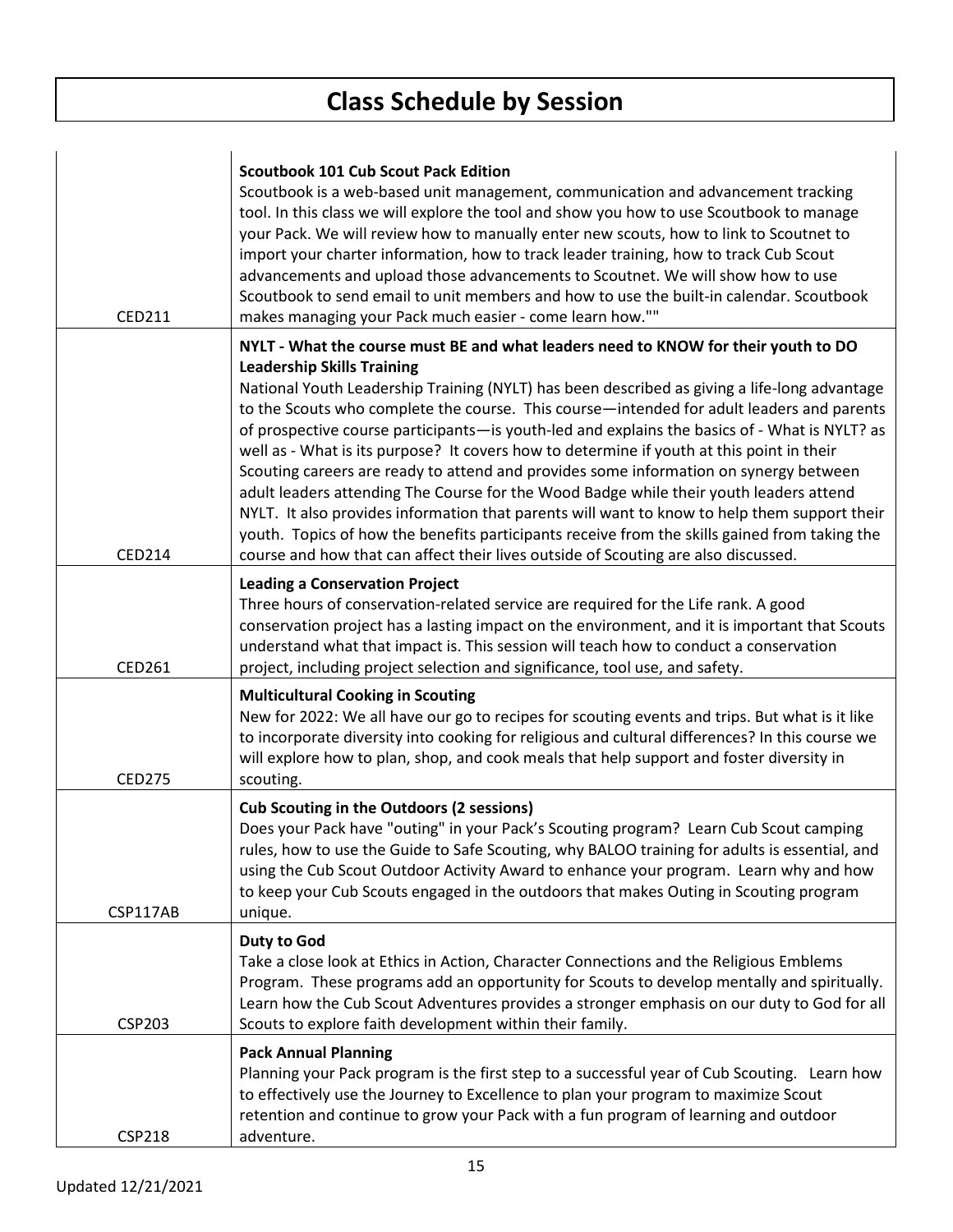|                | Selecting a Thesis / Project Topic                                                            |
|----------------|-----------------------------------------------------------------------------------------------|
|                | This course will introduce you to the concept of a thesis or project and will provide an      |
| DCS501/DOC604A | overview of the application and doctoral degree process. Required for Doctoral Degree.        |
|                |                                                                                               |
|                | <b>Doctoral Counseling</b>                                                                    |
|                | This is an individualized session to help you narrow down and finalize your thesis/project    |
|                | proposal, obtain approval of your proposal, and develop a quick outline. You will be          |
| DOC614         | assigned a Thesis Advisor at this session. Non-Credit Course required for Doctoral Degree.    |
|                | <b>Function of the District Advancement &amp; Recognition Committee</b>                       |
|                | This course is intended to guide advancement chairs and committee members on how to           |
|                | build high-performing advancement committees at the unit, district, and council level. It     |
|                | defines the roles, responsibilities, and organization of these committees and explains how to |
| DSP103         | evaluate their effectiveness.                                                                 |
|                | <b>Making Training Records Work for the District</b>                                          |
|                | Sometimes reaching "100% Trained" is as much a matter of record keeping as it is of training  |
|                | leaders. This class will provide live demonstrations of the training tools available on the   |
|                | my.scouting.org website. Learn how to make training records accurate and how District         |
|                | volunteers can get direct information on training and other database reports. See the proper  |
|                | way to record training and learn how District and Unit Key 3 can update records with plenty   |
| <b>DSP314</b>  | of time for your questions and answers.                                                       |
|                | <b>Mentoring Skills</b>                                                                       |
|                | A mentor is a long-term coach who supports and guides personal growth and development.        |
|                | Mentoring is similar to coaching, but there are subtle differences. This course will explore  |
| <b>MCS306</b>  | those differences as it defines the role of a mentor.                                         |
|                | <b>Outdoor Program and Reflection</b>                                                         |
|                | Learn the importance of the Outdoor program specifically that the Outdoors is the arena in    |
|                | which a lot of scouting unfolds. The Outdoor program is the reason that many youths and       |
|                | adults join the program. Skills and safety are the two main elements that the adult           |
|                | leadership of the troop are tasked with providing. Learn how this can be accomplished while   |
| SBP112         | still having a youth-led troop.                                                               |
|                |                                                                                               |
| SBP116A(cont)  | Scoutmaster - How to Shrink that Target on Your Back (Cont)                                   |
|                | <b>High Adventure / Training Opportunities</b>                                                |
|                | High Adventure is the chance to experience something you may never experience again.          |
|                | Learn about the various opportunities that Scouts BSA provides. Learn also about the          |
| SBP205         | various training opportunities available to all scouters.                                     |
|                | Program & Planning Strategies for Units with Scouts with Special Needs                        |
|                | New for 2022! This course will show you tools and resources should be used in planning        |
|                | Scout meetings, preparing for attendance to large Scout events and how to provide access to   |
| SND210         | programs and events for each individual Scout.                                                |
|                | <b>Crew Program Planning</b>                                                                  |
|                | The essential knowledge for adults serving as mentors for youth during the annual program     |
|                | planning process, Crew Advisors, or mentors to youth activity chairs. Topics covered include  |
|                | Advisor responsibilities, recognition in the Venturing program (with an emphasis on the new   |
| <b>VSP107A</b> | awards program), and how to plan the Crew's annual program.                                   |
| VSP199B(Cont)  | Venturers 1st Year Leadership track (for Youth)(Cont)                                         |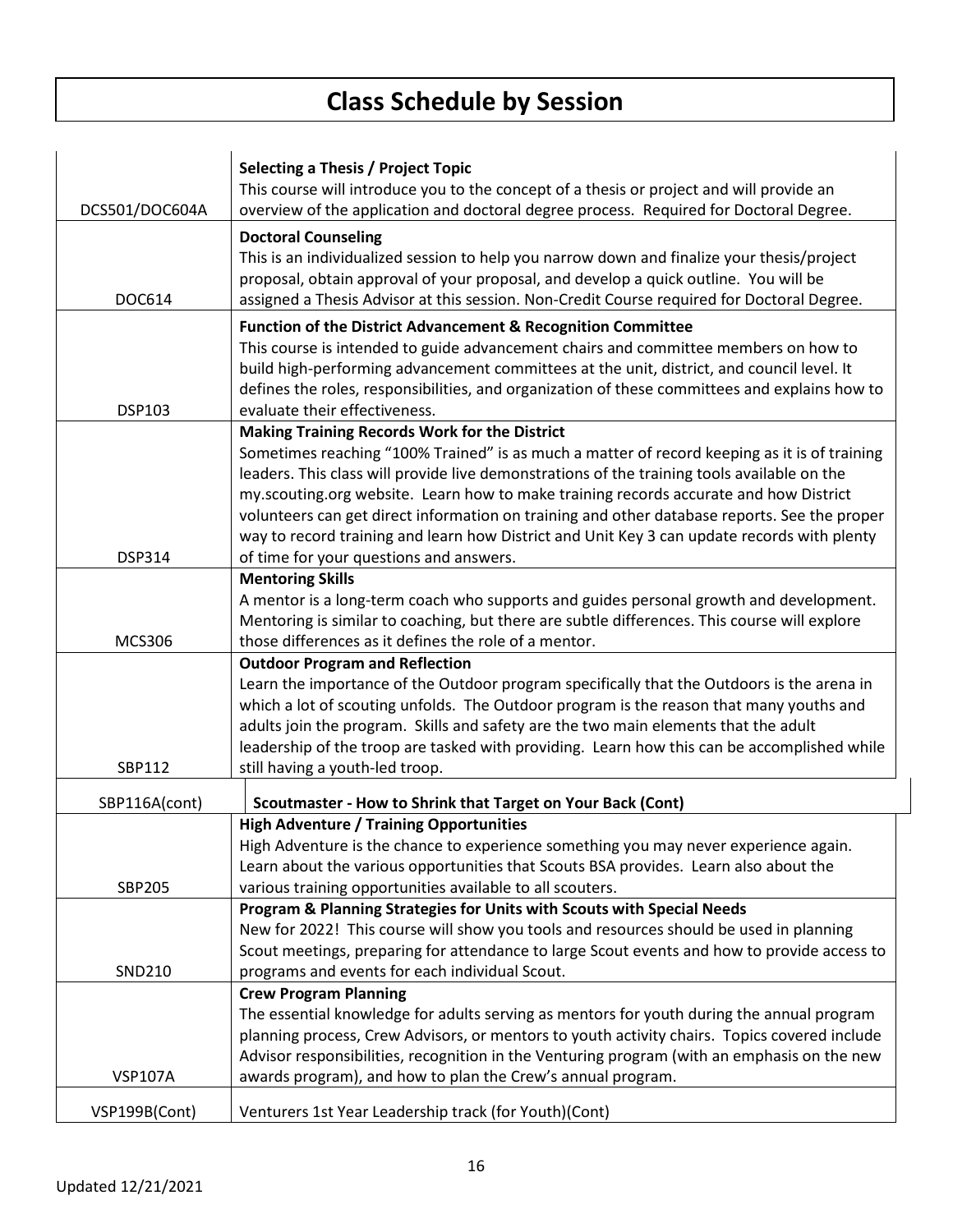|                 | <b>Service Opportunities in Venturing</b>                                                                                                                                             |
|-----------------|---------------------------------------------------------------------------------------------------------------------------------------------------------------------------------------|
|                 | Service is an important component of all Scouting programs and an excellent opportunity for<br>youth to develop their leadership skills. Regular service opportunities are especially |
|                 | important now that a large-scale service project is required for the Summit Rank. This                                                                                                |
|                 | session will focus on service opportunities that are available for Venturers of all abilities and                                                                                     |
| VSP326/DSP326   | how integrate service as part of your Crew's regular program.                                                                                                                         |
|                 | Venturers 2nd Year Leadership track (for Youth) Part 2                                                                                                                                |
| <b>VSP399B2</b> | IMPORTANT: If you signed up for VSP399B1, you need to sign up for the session also.                                                                                                   |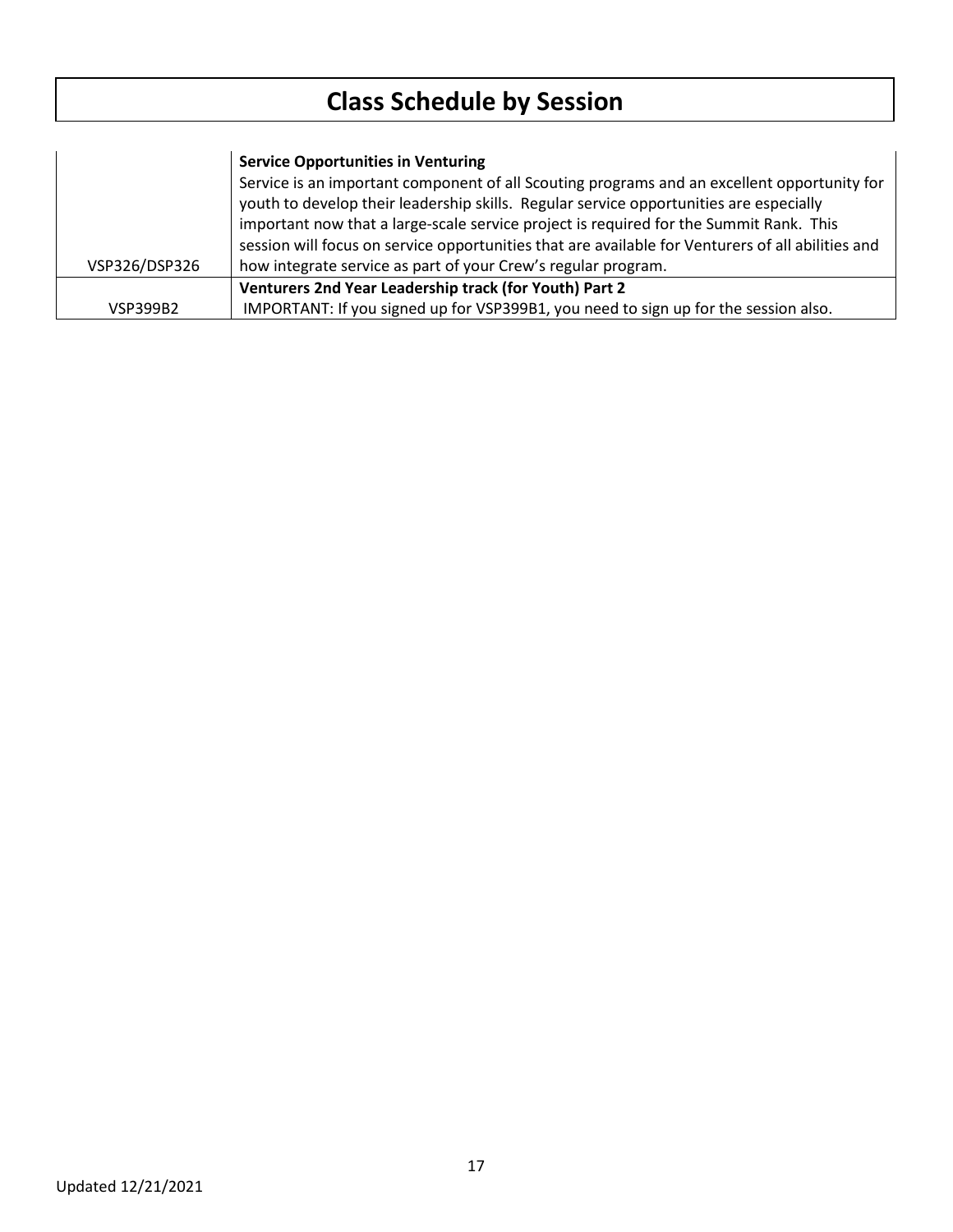| Session $6 - 2:45 - 3:35$ pm |                                                                                                                                                                                                                                                                                                                                                                                                                                                                                                                                                                                                                                                                                                                                                                                                                                  |
|------------------------------|----------------------------------------------------------------------------------------------------------------------------------------------------------------------------------------------------------------------------------------------------------------------------------------------------------------------------------------------------------------------------------------------------------------------------------------------------------------------------------------------------------------------------------------------------------------------------------------------------------------------------------------------------------------------------------------------------------------------------------------------------------------------------------------------------------------------------------|
| <b>Course Number</b>         | <b>Description</b>                                                                                                                                                                                                                                                                                                                                                                                                                                                                                                                                                                                                                                                                                                                                                                                                               |
| <b>BCS116</b>                | <b>Collaborative Assessments</b><br>Examine and discuss the need for collaboration in assessing unit's strengths and needs to<br>build a Unit Service Plan with unit leaders and record progress in Commissioner Tools.                                                                                                                                                                                                                                                                                                                                                                                                                                                                                                                                                                                                          |
| <b>BCS151</b>                | The Roundtable and Commissioner Team<br>Building a good working relationship between the professional and the commissioner<br>enables the best unit service to be provided for the district scouting units.                                                                                                                                                                                                                                                                                                                                                                                                                                                                                                                                                                                                                      |
| CED209/BCS129                | <b>Emphasizing Duty to God</b><br>Scouting teaches boys to do their duty to God through program delivery, special<br>observances, and partnerships with various faith-based organizations, because the Boy<br>Scouts of America believes in an obligation to God, and Lord Robert Baden-Powell, the<br>founder of Scouting, believed that religion is a key component of the movement. The<br>purpose of this course is to explain how and why Scouting encourages boys to be reverent -<br>and how leaders and Commissioners can help units enhance the Reverent aspects of their<br>programs. In the National Commissioner Sciences Curriculum, this course is designated as<br>BCS129.                                                                                                                                        |
| <b>CED212</b>                | <b>Scoutbook 101 Boy Scout Troop Edition</b><br>Scoutbook is a web-based unit management, communication and advancement tracking<br>tool. In this class we will explore the tool and show you how to use Scoutbook to manage<br>your Troop. We will review how to manually enter new scouts, how to link to Scoutnet to<br>import your charter information and how to track leader training. We'll explore how you<br>AND your Scouts can track their Rank Advancement, sign up for and track Merit Badge work<br>(and show you how to assign Merit Badge Counselors within the tool) and how to upload all<br>advancement information to Scoutnet. We will show how to use Scoutbook to send email to<br>unit members and how to use the built-in calendar. Scoutbook makes managing your Troop<br>much easier - come learn how |
| <b>CED227</b>                | <b>Outdoor Ethics Orientation - (2 Sessions)</b><br>A comprehensive overview of Outdoor Ethics programs in Scouting, including Leave No<br>Trace, Tread Lightly!, the Outdoor Code, the Land Ethic, and Outdoor Ethics awards.<br>Completion of this session, CED 227: Outdoor Ethics Orientation, along with CED 144:<br>Introduction to the Principles of Leave No Trace and CED 174: Tread Lightly! Workshop, will<br>qualify the participant to lead activities that count for the Outdoor Ethics Awareness and<br>Action Awards.                                                                                                                                                                                                                                                                                            |
| CED237/SBP237                | The Role of the Outdoor Ethics Guide<br>The Outdoor Ethics Guide position counts as a position of responsibility for Star, Life, and<br>Eagle Scout rank requirements. Although the position can be held by any Scout, those who<br>have more experience with Outdoor Ethics will be the most successful. This session will<br>provide information to help Scouts and their adult leaders understand how to carry out the<br>duties and responsibilities of the Troop Outdoor Ethics Guide and be able to serve as a<br>member of the Patrol Leaders' Council representing outdoor ethics. Both youth and adults<br>are encouraged to attend.                                                                                                                                                                                    |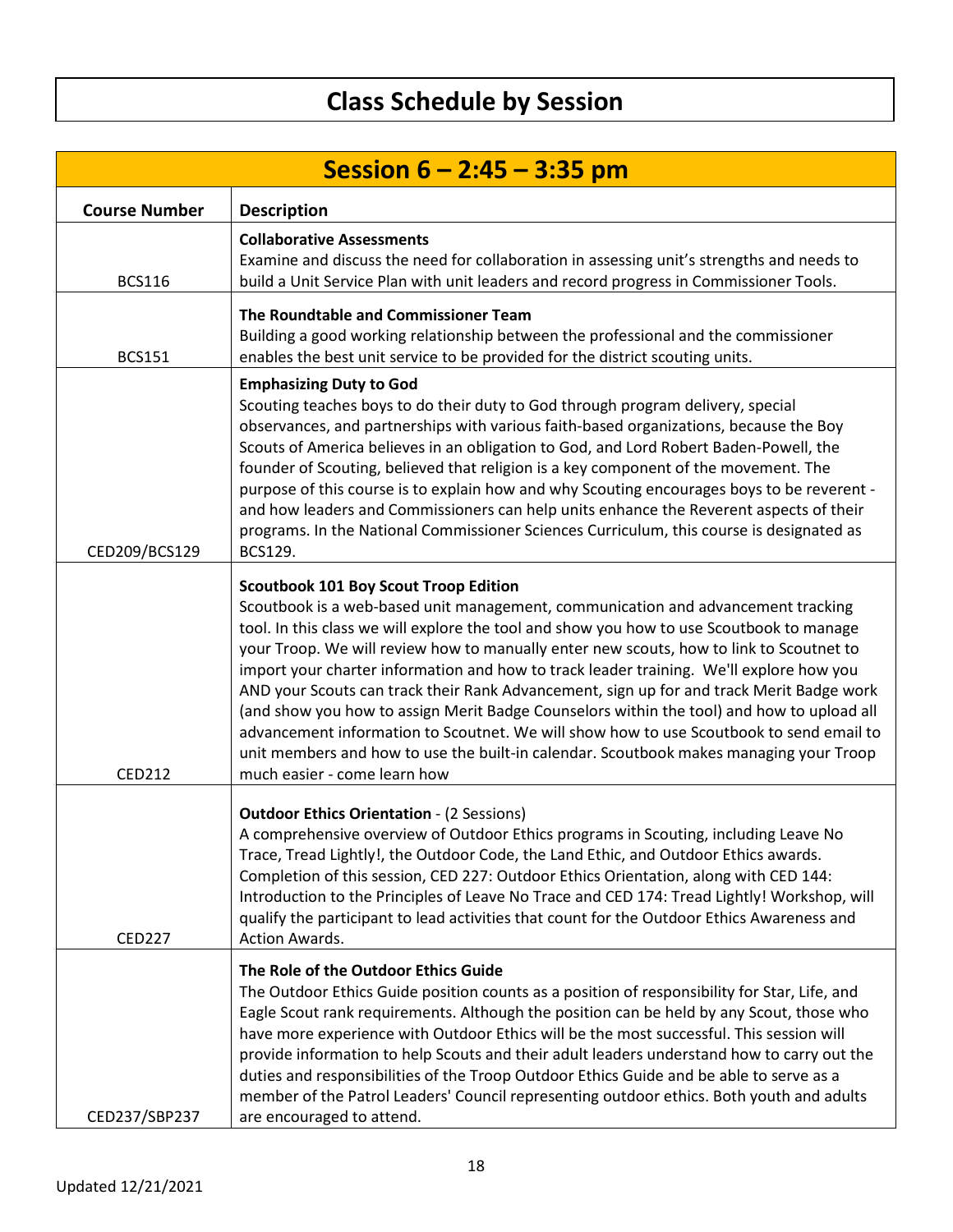|                | <b>Shooting Sports in Baltimore Area Council</b>                                                   |
|----------------|----------------------------------------------------------------------------------------------------|
|                | This course will provide an introduction to the council shooting sports committee as well as       |
|                | specific opportunities and resources for units to participate in shooting sports in the            |
|                | Baltimore Area Council. Training opportunities, program opportunities and unit level               |
| <b>CED243</b>  | shooting sports program opportunities will be discussed.                                           |
|                | <b>Religious Emblem Coordinator Training</b>                                                       |
|                | The Religious Emblem Program in Scouting can have a significant influence in developing            |
|                | spirituality, citizenship, and character of scouts-- of all ages--and can assist Scouts in keeping |
|                | the twelfth point of the Scout Law "A Scout is Reverent." Learn the role of a unit Religious       |
|                | Emblem Coordinator, what emblems are available to Scouts, and the requirements for                 |
|                | Scouts seeking to earn religious emblems. Gain an understanding of the resources that are          |
| <b>CED247</b>  | available and points of contact for numerous faith traditions.                                     |
|                | <b>Citizenship in Society Merit Badge Panel</b>                                                    |
|                | The intent of this forum is to allow those who have questions about BSA's new Citizenship in       |
|                | Society Merit Badge to seek information about the merit badge. A panel of Merit Badge              |
|                | Counselors and BAC Advancement Committee representatives will respond to questions you             |
|                | might have, and will also provide information from the soft launch. Any updates which have         |
| <b>CED276</b>  | been issued since the initial launch of the merit badge will be covered.                           |
|                | The Council Key 3: Q&A and Updates                                                                 |
|                | The Council Key 3: Q&A and Updates                                                                 |
|                | New for 2022: The Key 3 of the Baltimore Area Council Join the Baltimore Area Council's Key        |
|                | 3 (the Council President, Council Commissioner, and Scout Executive) for a session where           |
|                | you can ask what you really want to know about any Scouting topic! The discussions can             |
|                | include BSA's reorganization, improvements to Broad Creek, information on the work of the          |
|                | council's standing committees, implementation of the strategic plan, and more. Don't miss          |
| <b>CED299</b>  | this opportunity to obtain the latest news on those items that aren't yet news.                    |
|                | Girls have Special Needs Scouting Too!                                                             |
|                |                                                                                                    |
|                | This is a quick basic course on how to recognize, work with and appropriately register your        |
|                | female scouts with special needs! In this class you will learn why it is more difficult to         |
|                | recognize these scouts early on in development, why they are often missed and when you do          |
|                | recognize them, how to work more effectively and have the greatest of fun with them! These         |
| <b>CED719</b>  | scouts will simply amaze you!                                                                      |
|                |                                                                                                    |
| CSP117AB(Cont) | <b>Cub Scouting in the Outdoors (Cont)</b>                                                         |
|                | Pack Committee Workshop - (2 sessions)                                                             |
|                | Learn how an effective Pack Committee operates. You'll find out what the Pack Committee            |
|                | does - the administrative and organizational side of running a Cub Scout Pack. Topics such as      |
|                | membership, fundraising, and activities planning will be discussed. Learn proven methods to        |
| CSP215AB       | plan an effective, exciting YEAR-ROUND program.                                                    |
|                | <b>Cubs with Special Needs</b>                                                                     |
|                | This course will describe some of the things you can do to help Cubs of all abilities to Do        |
|                | THEIR Best to have fun, learn new skills, and help the pack go in your Cub Scout Program.          |
|                | Learn how to work with parents to better understand the strengths of their Cub and to adapt        |
|                | Cub Scout adventures to the special abilities of their scout. Learn how Cubs with different        |
|                | ABILITIES enhance the experience of the whole pack and can even teach the most seasoned            |
| CSP307/CED225  | leader a thing or two.                                                                             |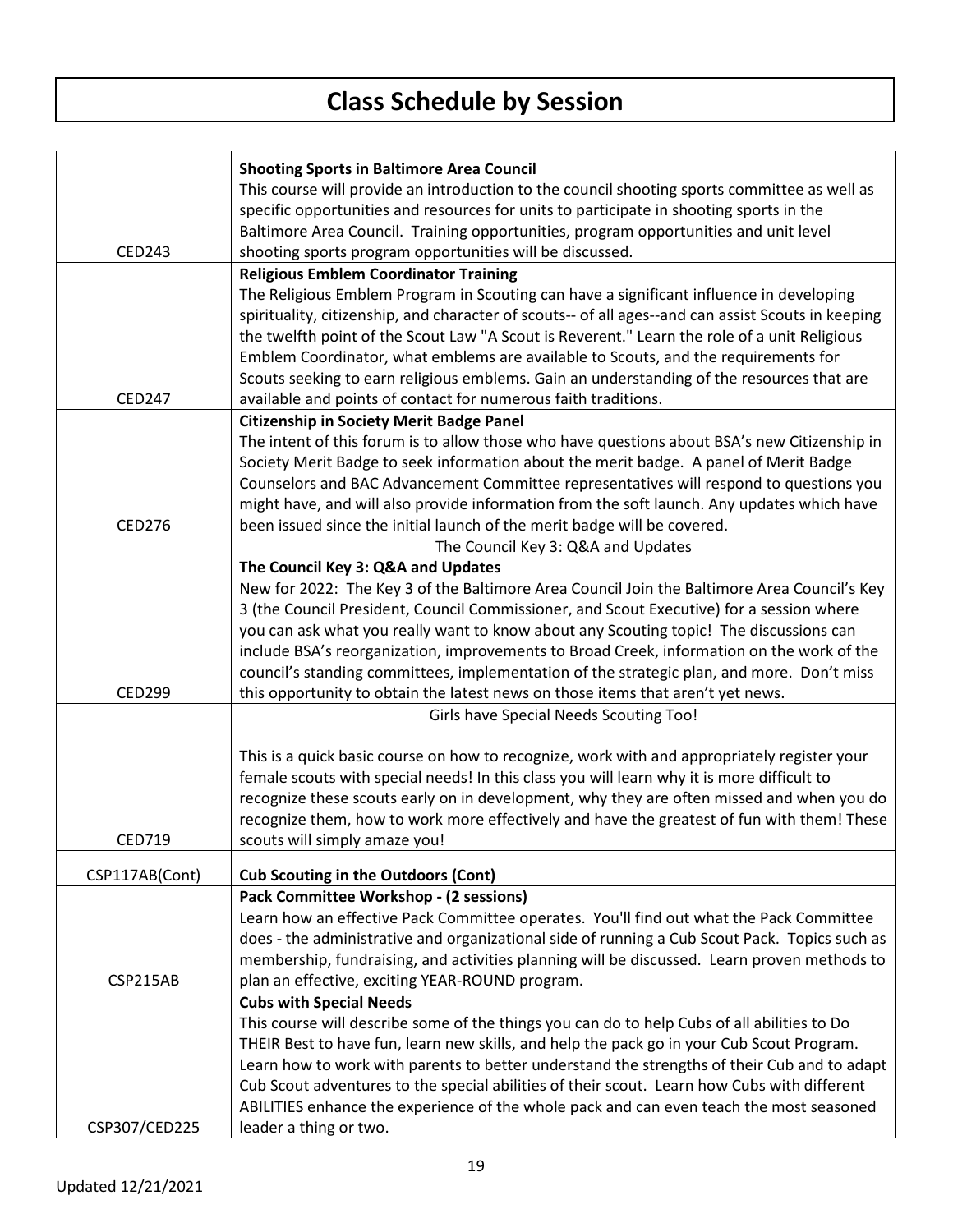|                | <b>Stress Management Techniques for Cub Scout Leaders</b>                                       |
|----------------|-------------------------------------------------------------------------------------------------|
|                | Stress and personal reactions to stress is impacting youth and adults at a greater degree than  |
|                | ever before. When faced with a new or challenging situation, youth can experience an            |
|                | uncomfortable increase in their stress levels, leading to everything from behavioral            |
|                | challenges to feeling physically unwell. We will briefly touch on some of the science behind    |
|                | increasing and decreasing stress levels to reduce the impact on the learning process and        |
|                | physical well-being. The class will provide participants with stress management techniques      |
|                |                                                                                                 |
|                | that can be used to help youth and adult leaders decrease their stress levels and get the       |
| <b>CSP315</b>  | most out of the Scouting Adventure.                                                             |
|                | Developing the Thesis / Project                                                                 |
|                | This course will cover developing your thesis/project outline and provide you with a variety    |
|                | of suggestions for researching, writing and revising your thesis or project. Required for       |
| DCS503/DOC605A | <b>Doctoral Degree</b>                                                                          |
|                | <b>Doctoral Counseling</b>                                                                      |
|                | This is an individualized session to help you narrow down and finalize your thesis/project      |
|                | proposal, obtain approval of your proposal, and develop a quick outline. You will be            |
| DOC614         | assigned a Thesis Advisor at this session. Non-Credit Course required for Doctoral Degree.      |
|                | <b>Function of the District Camp Promotion &amp; Outdoor Committee</b>                          |
|                | The course will cover how the District Camping and Outdoor Program Committee can help           |
|                | units deliver adventure, challenge, teamwork opportunities, confidence building, fun, and       |
|                | other new and exciting experiences to young people. We will examine outdoor experience at       |
|                | all levels of the scouting program and discuss the districts role in promoting our council      |
|                | summer camps, High Adventure opportunities and Scouting's National Honor Society, the           |
| DSP104         | Order of the Arrow.                                                                             |
|                | The District Role in the Board of Review                                                        |
|                | After a Scout has completed the requirements for any rank (except Scout), he appears before     |
|                | a board of review. This course examines the important role the districts of the local council   |
|                | play in the Eagle Scout Board of Review in particular as well as the appeal process for boards  |
| <b>DSP303</b>  | of review of any rank.                                                                          |
|                | <b>The Unit Service Plan</b>                                                                    |
|                | Building off BCS 116, Collaborative Assessments, this course identifies and develops unit       |
|                |                                                                                                 |
| <b>MCS316</b>  | service plans based on the collaborative assessment outcome.                                    |
|                | <b>Advancement Program and Paperwork</b>                                                        |
|                | Are you familiar with the Four Steps of Advancement? Did you know that advancement was          |
|                | one of the Eight Methods of Scouting? Learn how advancement ties all Eight of the               |
|                | Methods of Scouting together? Explore what paperwork is necessary to manage a scout             |
| SBP113         | troop well.                                                                                     |
|                | Case Studies/Hypotheticals on Common Problems & Pitfalls of a Troop                             |
|                | Participants will discuss the common problems/pitfalls that Scouts BSA units can face. They     |
|                | will then examine real life situations and discuss the appropriate solutions for the problems   |
| <b>SBP206A</b> | described.                                                                                      |
|                | Delivering a meaningful program for linked or girls-only Troop                                  |
|                | This class will be panel discussion with girl unit leaders sharing experiences with girl troops |
|                | over the past years. Many of our Chartered Organizations may plan on inviting girls ages 11 -   |
|                | 17 to join the Scouts BSA program. This course will help prepare leaders how to welcome         |
| SBP211A        | girls into the program through either a linked troop or a girls-only troop structure.           |
|                |                                                                                                 |
| <b>VSP107A</b> | <b>Crew Program Planning</b>                                                                    |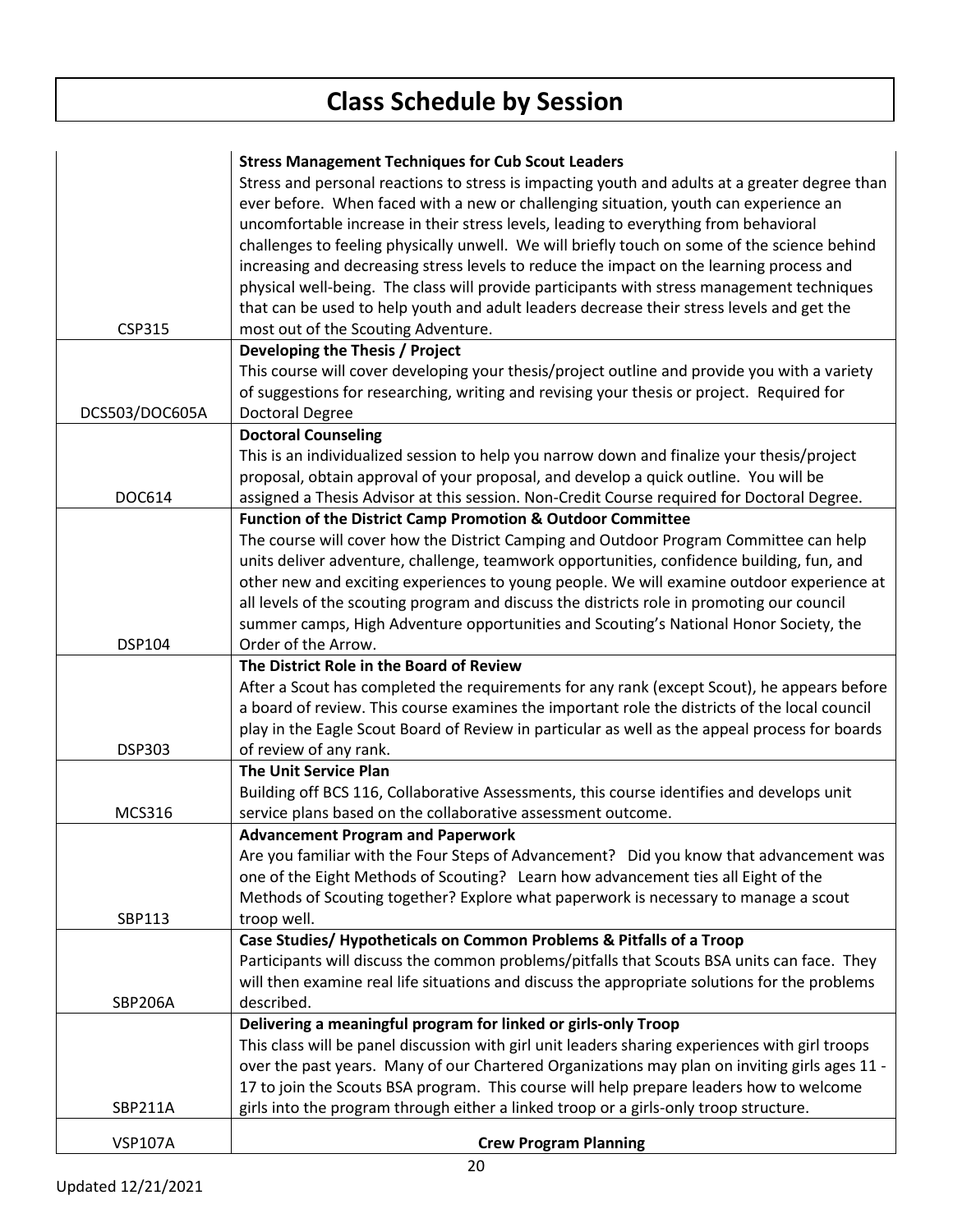| VSP199B(Cont)  | Venturers 1st Year Leadership track (for Youth)(Cont)                                   |
|----------------|-----------------------------------------------------------------------------------------|
|                | <b>Mentoring in Venturing</b>                                                           |
|                | The Venturing program has its own challenges when it comes to advising and mentoring    |
|                | youth. Working with teenagers in a co-ed environment can be difficult yet rewarding. As |
|                | adult leaders it can be hard to navigate when to step in and when to step back. In this |
| VSP327A        | session you will learn effective techniques for how to mentor the youth in your crew.   |
| VSP399B2(Cont) | Venturers 2nd Year Leadership track (for Youth) Part 2(Cont)                            |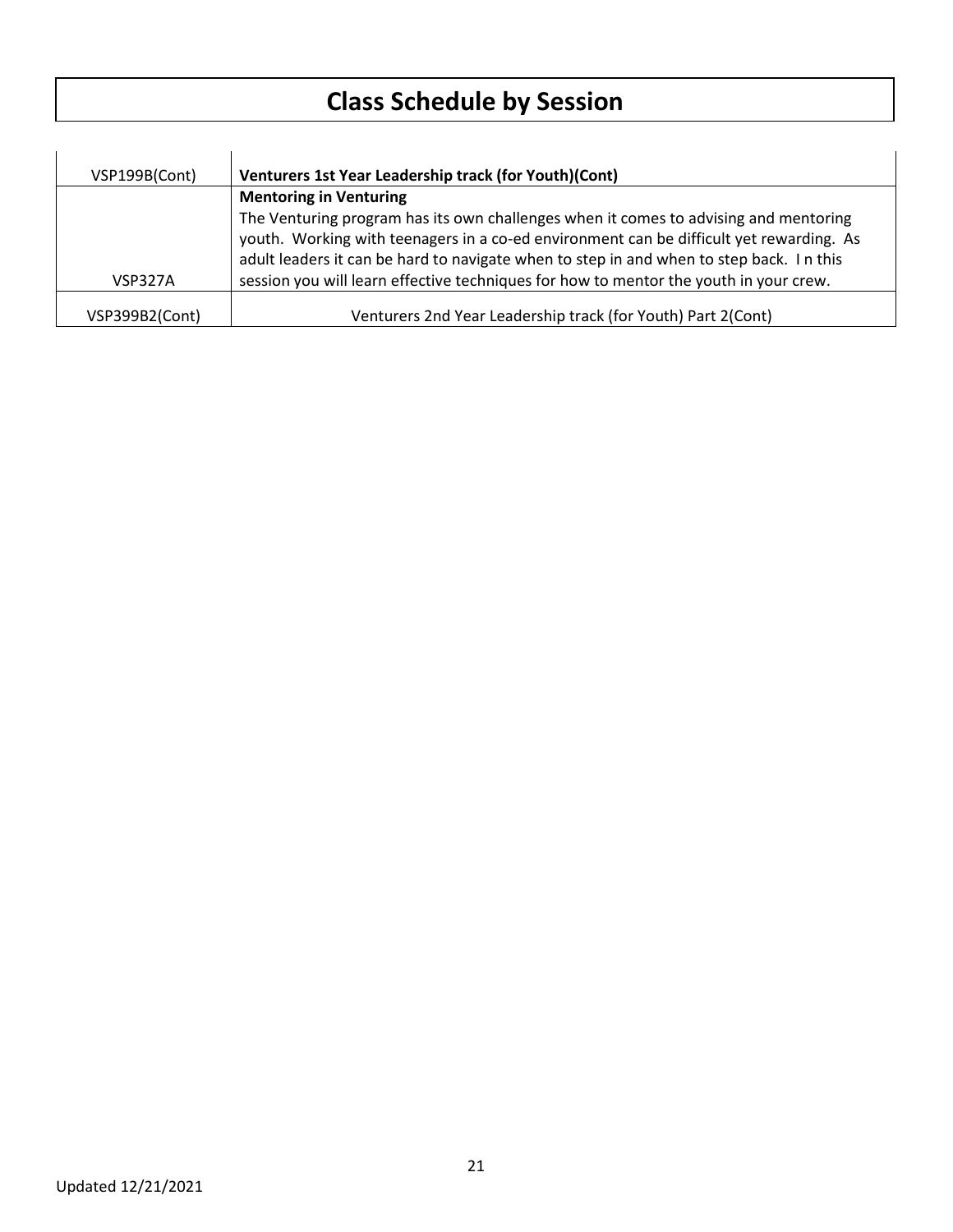| This course examines the roles of the Unit Key 3, the role of the unit commissioner and the                                                                                                |
|--------------------------------------------------------------------------------------------------------------------------------------------------------------------------------------------|
|                                                                                                                                                                                            |
|                                                                                                                                                                                            |
|                                                                                                                                                                                            |
| minimizing the impacts of mechanized outdoor recreation. BSA has partnered with the Tread                                                                                                  |
| Lightly! organization to provide outdoor ethics guidance for use in motorized activities and                                                                                               |
| shooting sports. If you're already a pro at the seven principles of Leave No Trace, this is the                                                                                            |
|                                                                                                                                                                                            |
|                                                                                                                                                                                            |
| The class is about getting troops to come together and hold inter troop activities. Not many,                                                                                              |
| if any, troops get together with another troop and go camping. This training class is to help                                                                                              |
| get the idea out there and teach them how to work together and to eliminate the fears of                                                                                                   |
|                                                                                                                                                                                            |
| Have you heard about Matagamon High Adventure Base in Maine? Learn about the exciting                                                                                                      |
|                                                                                                                                                                                            |
| Adventure programs offered by other BSA Councils. This course focuses on the Main High                                                                                                     |
| Adventure program operated by the Katahdin Area Council. Learn about the exceptionally                                                                                                     |
| flexible backcountry program for Venture crews and older Boy Scouts. Learn how the Maine                                                                                                   |
| High Adventure program can support, reinforce, and extend your unit's outdoor program                                                                                                      |
| offerings. Find out how remote the canoeing locations are. Find out how easy it can be to                                                                                                  |
| plan your unit's trip to northern Maine. And learn how memorable the experience will be for                                                                                                |
|                                                                                                                                                                                            |
|                                                                                                                                                                                            |
|                                                                                                                                                                                            |
| This course provides an opportunity to look at how different menu requirements such as                                                                                                     |
| allergies and auto-immune issues like Celiac's can be incorporated into our Scout menu                                                                                                     |
|                                                                                                                                                                                            |
|                                                                                                                                                                                            |
|                                                                                                                                                                                            |
| NEW for 2022: GOALS: It's all about WHY we should work together and HOW to approach                                                                                                        |
| each other. The Goal is increased membership in Both organizations. This initiative utilizes                                                                                               |
|                                                                                                                                                                                            |
|                                                                                                                                                                                            |
| New for 2022: This course will highlight the innovative Seton Scout Naturalist Program that                                                                                                |
| enables Scouts and Scouters to serve as naturalists for their unit. Graduates are able to                                                                                                  |
| present hands-on nature-themed camping trips and day programs and will also be recruited                                                                                                   |
|                                                                                                                                                                                            |
| springboard for Scouts interested in working for the National Park Service! A handout will<br>be given and discussed focusing on ten practical hands-on tips for sharing nature on camping |
|                                                                                                                                                                                            |
|                                                                                                                                                                                            |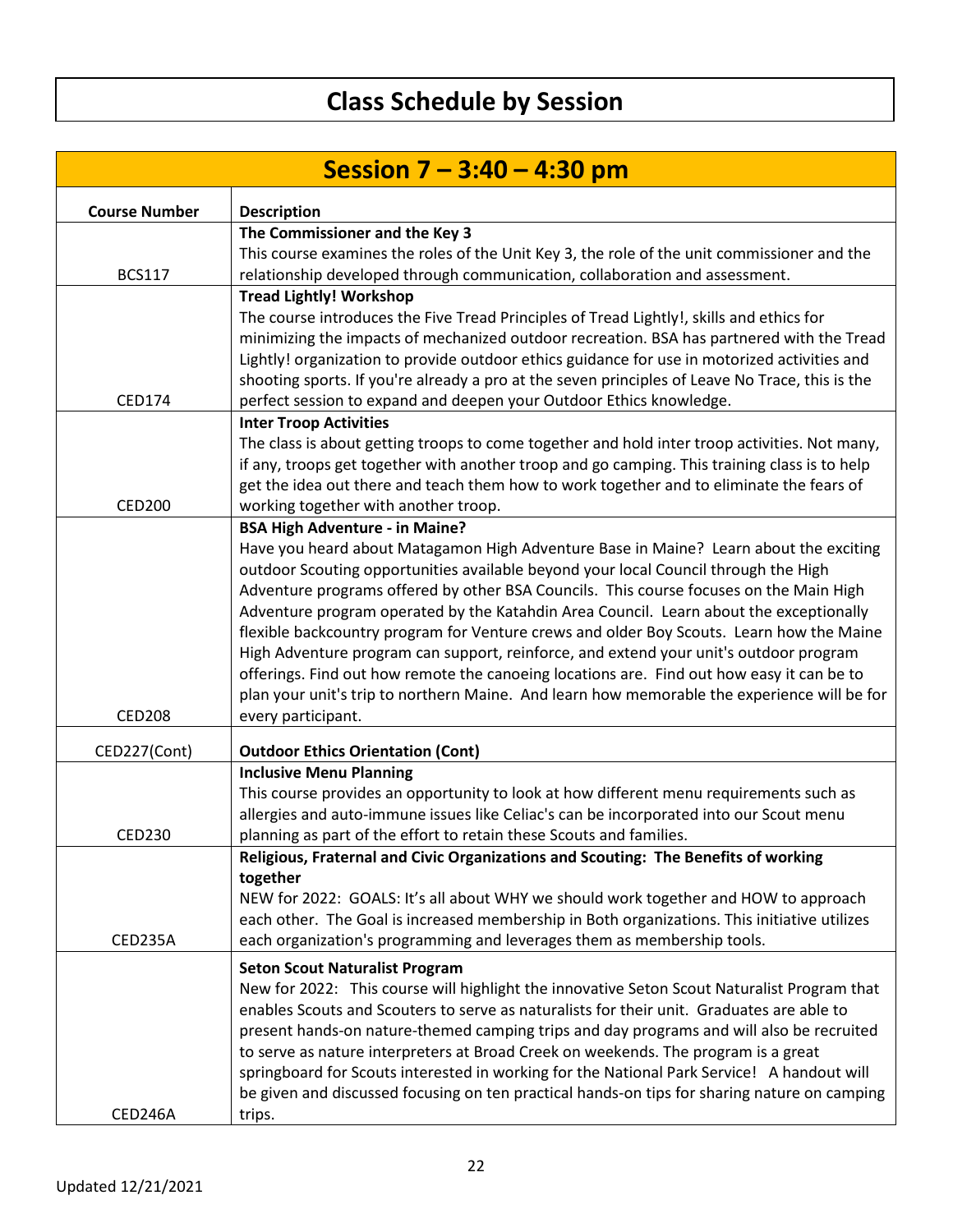$\overline{1}$ 

| <b>CED272</b> | Introduction to Diversity, Equity and Inclusion<br>New for 2020: Introduction to diversity, equity and inclusion and how it relates to the BSA<br>programs. This course aims to give scouters a solid foundation in the basics of DEI including<br>definitions, bias, and privilege. This course is valuable for all Scouters who wish to gain a<br>solid foundation in DEI.                                                                         |
|---------------|------------------------------------------------------------------------------------------------------------------------------------------------------------------------------------------------------------------------------------------------------------------------------------------------------------------------------------------------------------------------------------------------------------------------------------------------------|
| <b>CSP112</b> | Cub Scout Den Leader - Tiger & Wolf<br>The Tiger and Wolf programs are the building blocks of the Cub Scouts program. We will<br>discuss the why of the Adventure program to hook new youth on Scouting as they advance.<br>And, how to get these parents involved to become committed leaders is the start of their<br>journey in Scouts USA. (This class will NOT offer a Trained card.)                                                           |
| <b>CSP207</b> | <b>Every Pack Deserves a Pack Trainer</b><br>"Every Scout deserves a trained leader" and the Pack Trainer helps to guide leaders towards<br>training to increase leader effectiveness and ultimately, Scout retention. Learn how this key<br>pack committee position guides new families joining your Pack to available training in your<br>district and Baltimore Area Council.                                                                     |
| CSP215AB      | Pack Committee Workshop (Cont)                                                                                                                                                                                                                                                                                                                                                                                                                       |
| CSP310        | Cub Scouting - Let's Talk About It!<br>This forum session will feature seasoned leaders to answer your questions. You've had<br>nearly two years with girls in your Pack. Let's talk about your how your boy and girl dens are<br>going, recruitment opportunities, transition to Boy Scouts, and much more! Bring your<br>questions you may have about Baltimore Area Council or how commissioners can help a<br>unit. Bring your questions to us!  |
| <b>DCS506</b> | <b>Coaching for Administrative Commissioners</b><br>Coaching is about relationships. It is the ability to listen, to observe, to share, to support and<br>to engage in a way that will help others solve their own problems, grow as individuals, and<br>attain their full potential.                                                                                                                                                                |
| DOC614        | <b>Doctoral Counseling</b><br>This is an individualized session to help you narrow down and finalize your thesis/project<br>proposal, obtain approval of your proposal, and develop a quick outline. You will be<br>assigned a Thesis Advisor at this session. Non-Credit Course required for Doctoral Degree.                                                                                                                                       |
| <b>DSP107</b> | <b>Function of the District Training Committee</b><br>The training management process will be explained. Also covered will be the components of<br>the District training team, the importance of Unit inventory and planning a District training<br>calendar and training events.                                                                                                                                                                    |
| <b>DSP308</b> | <b>Training the Chartered Organization Representative</b><br>The District Membership Committee is responsible for ensuring that each Chartered<br>Organization Representative (COR) is trained and that each Institutional Head understands<br>the importance of the role. This course will examine techniques to strengthen the District<br>Committee and the relationship with each Chartered Organization through proper training of<br>each COR. |
| <b>MCS358</b> | <b>Addressing Unit Challenges through Roundtables</b><br>The monthly roundtable plays a key role in unit service and in helping unit leaders address<br>their challenges and roadblocks. A great roundtable team will deliver a quality event that<br>encourages leaders to return each month. This course is the culmination of the CCS material<br>related to the monthly roundtable.                                                              |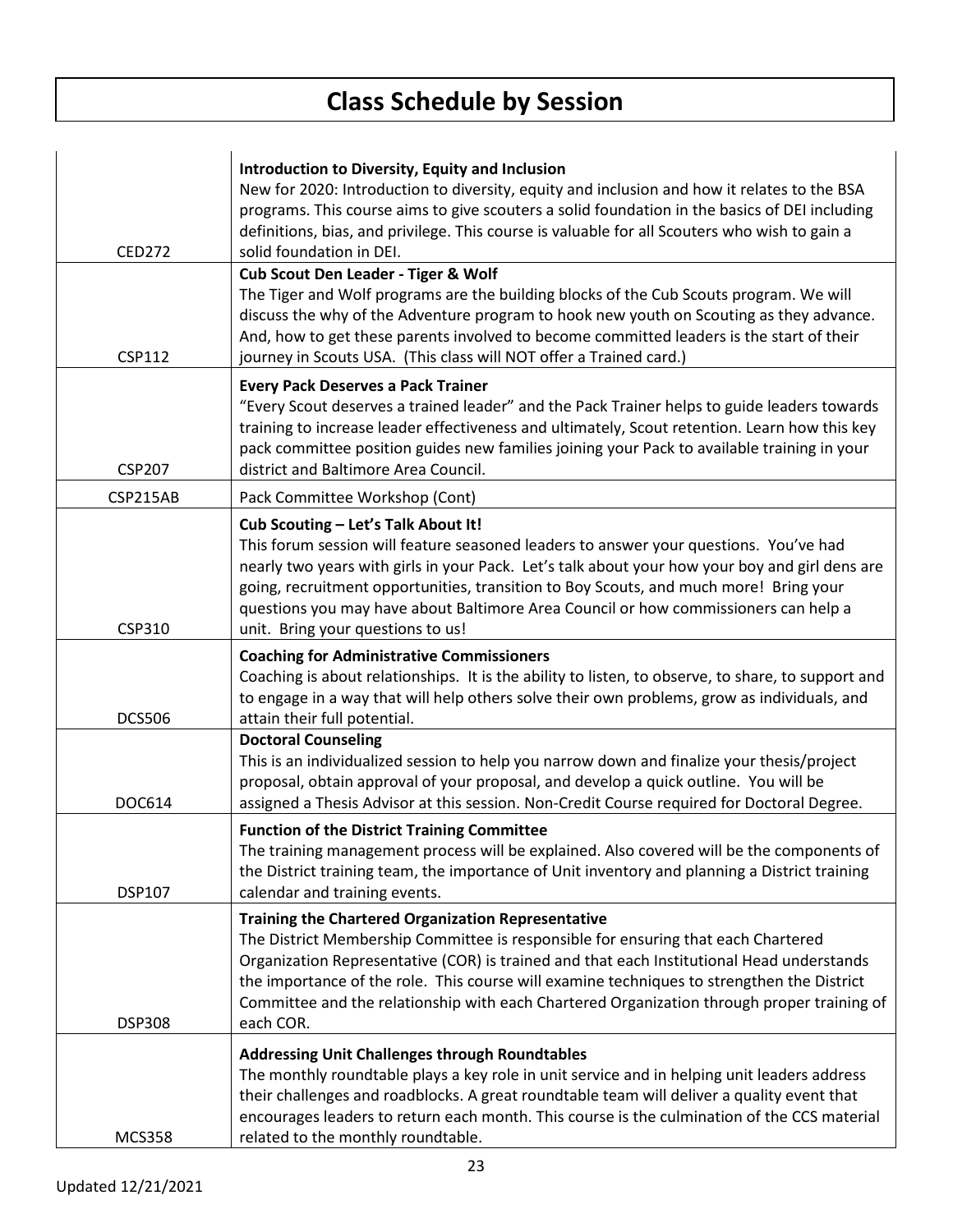| SBP114                           | <b>Program Planning Finances</b><br>Learn the ins and outs of planning a year long program and how to create a budget and earn<br>the money to support the program. Learn new ways to get your scouts involved in the<br>planning process. Explore how the planning process allows Troop members to connect their<br>activities with the values of Scouting.                                              |
|----------------------------------|-----------------------------------------------------------------------------------------------------------------------------------------------------------------------------------------------------------------------------------------------------------------------------------------------------------------------------------------------------------------------------------------------------------|
| <b>SBP208</b>                    | <b>Introduction to Leadership Skills for Troops</b><br>Troop Leaders who use Introduction to Leadership Skills for Troops (ILST) as part of their<br>Youth Leadership development will present and discuss how they incorporate the program<br>into their unit's annual program. ILST helps the youth leadership to develop their leadership<br>skills.                                                   |
|                                  | <b>Allergies</b><br>This presentation provides leaders and parents with the basic knowledge and skills needed<br>to work with youth who have different allergies. It will also approach allergens and how to                                                                                                                                                                                              |
| SND140                           | deal with them. It briefly touches on emergency situations and who may have what<br>responsibilities.                                                                                                                                                                                                                                                                                                     |
|                                  | <b>Advancement for Scouts with Disabilities</b><br>This course will go over how to get a Scout with Specials Needs to advancement properly. It<br>will highlight what should be done with a scout and his advancements. In the National                                                                                                                                                                   |
| SND200/CED713                    | Commissioner Science Continuing Education Curriculum, this course is designated CED 713.                                                                                                                                                                                                                                                                                                                  |
|                                  | <b>Venturing Leaders' Panel</b><br>A directed Q&A with youth and adult Venturing leaders in the Council. Youth members of<br>the Venturing Officers' Association and experienced Venturing Advisors will share helpful tips<br>and best practices. Questions from the audience are welcome and discussion is<br>encouraged. Adults who are new to Venturing, or who are interested in learning more about |
| <b>VSP110</b>                    | the Venturing program, are encouraged to attend.                                                                                                                                                                                                                                                                                                                                                          |
| VSP199B(Cont)                    | Venturers 1st Year Leadership track (for Youth)(Cont)                                                                                                                                                                                                                                                                                                                                                     |
|                                  | $PROGRAM - 4:35$ pm $- 5:00$ pm                                                                                                                                                                                                                                                                                                                                                                           |
|                                  | Staff and Faculty available for Degree Questions in Discord Program Rooms                                                                                                                                                                                                                                                                                                                                 |
| Vendor Areas Open 4:35 - 5:00 pm |                                                                                                                                                                                                                                                                                                                                                                                                           |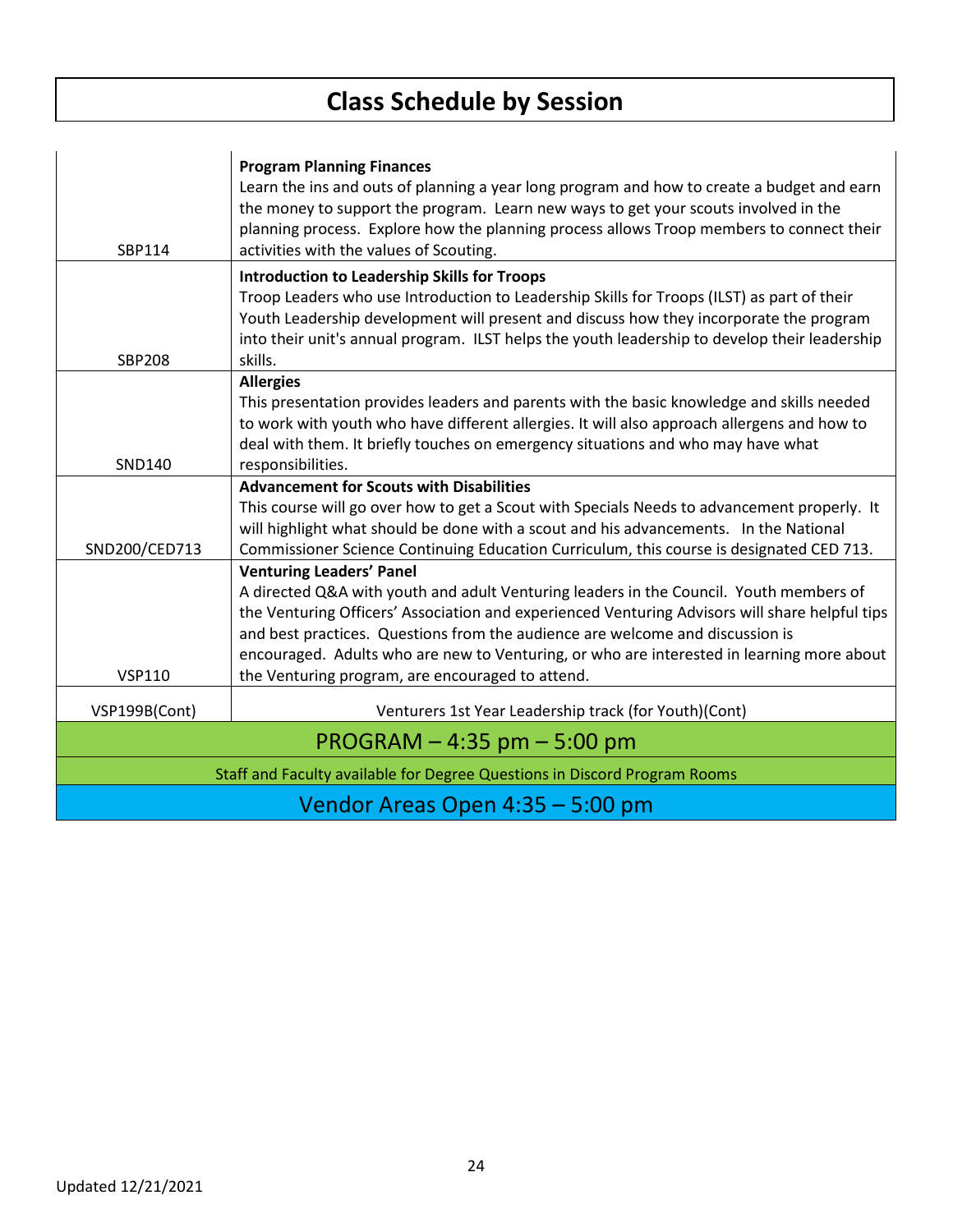| Sunday, March 13, 2022            |                                                                                                                                                                                                                                                                                                                                                                                                                                                                                                                                                                                                                                                                                          |  |
|-----------------------------------|------------------------------------------------------------------------------------------------------------------------------------------------------------------------------------------------------------------------------------------------------------------------------------------------------------------------------------------------------------------------------------------------------------------------------------------------------------------------------------------------------------------------------------------------------------------------------------------------------------------------------------------------------------------------------------------|--|
|                                   | Check in 11:05 to 11:45 am                                                                                                                                                                                                                                                                                                                                                                                                                                                                                                                                                                                                                                                               |  |
|                                   | Opening Ceremony 11:45 to 11:55 am                                                                                                                                                                                                                                                                                                                                                                                                                                                                                                                                                                                                                                                       |  |
| <b>Session 1 12:00 - 12:55 pm</b> |                                                                                                                                                                                                                                                                                                                                                                                                                                                                                                                                                                                                                                                                                          |  |
| <b>Course Number</b>              | <b>Description</b>                                                                                                                                                                                                                                                                                                                                                                                                                                                                                                                                                                                                                                                                       |  |
| <b>BCS112</b>                     | <b>Recruiting Unit Commissioners</b><br>Recruiting is an ongoing need. Every commissioner has a part in the process. This course<br>describes a process for the identification and recruitment of commissioners.                                                                                                                                                                                                                                                                                                                                                                                                                                                                         |  |
| <b>CED 170</b>                    | Preparing a Crew for Philmont - A Parent/Leader's Perspective<br>This class will cover all aspects of crew preparation, from submitting your application to your<br>arrival at the Philmont Scout Ranch. You will discover how to select your trail, how to pick your<br>crew, how to overcome the transportation nightmare, what equipment you'll actually need,<br>some of the hidden expenses, how to lighten the admin load, and how to prepare your crew                                                                                                                                                                                                                            |  |
| <b>CED 256</b>                    | for the most enjoyable adventure ever.<br><b>Family Scouting and the Linked-Troop Concept</b><br>This course has two purposes. First, how to coordinate the new linked-Troop for girls with an<br>existing Troop for boys. Second, how to explain the Scouts BSA concept to both girls and their<br>parents that have no Scouting experience.                                                                                                                                                                                                                                                                                                                                            |  |
| <b>SBP209</b>                     | New Troop Opportunities Springing from Changes in Troop Size, Experience & Age                                                                                                                                                                                                                                                                                                                                                                                                                                                                                                                                                                                                           |  |
| <b>Session 2 1:00 - 1:55 pm</b>   |                                                                                                                                                                                                                                                                                                                                                                                                                                                                                                                                                                                                                                                                                          |  |
| <b>BCS114</b>                     | Understanding and Communicating with Today's Leaders<br>Learn to understand the differences in relating to the generations involved in scouting and the<br>purpose of inclusiveness in scouting.                                                                                                                                                                                                                                                                                                                                                                                                                                                                                         |  |
| <b>CED 213</b>                    | <b>BSA CyberChip</b><br>A new facet to the protection of our youth, BSA has established the "CyberChip" an annual<br>electronic media certification for safe use of all social media by Scouts. This session will enable<br>adults to teach the CyberChip certification to Boy Scouts and Venturing Scouts. CyberChip<br>includes all social media (Internet, cell phones, gaming devices, etc.). CyberChip is required for<br>several new Merit Badges, and starting January 1, 2016, required for the Star rank. While<br>completing the CyberChip, Scouts will learn benefits & dangers of social media, develop<br>standards with their parents, Scout Leaders and/or Crew Advisors. |  |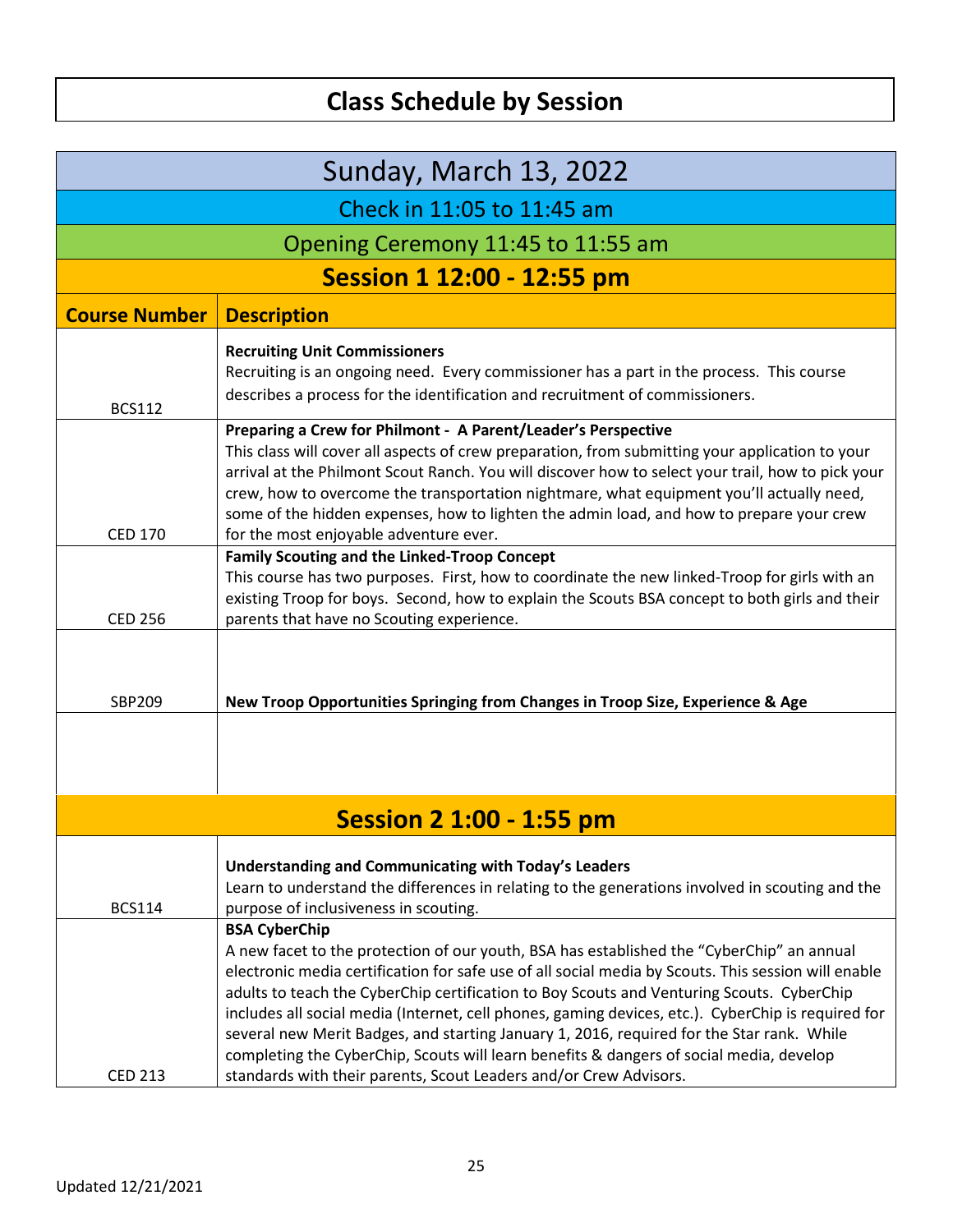|                                 | NYLT - What the course must BE and what leaders need to KNOW for their youth to DO                 |  |
|---------------------------------|----------------------------------------------------------------------------------------------------|--|
|                                 | <b>Leadership Skills Training</b>                                                                  |  |
|                                 | National Youth Leadership Training (NYLT) has been described as giving a life-long advantage       |  |
|                                 | to the Scouts who complete the course. This course—intended for adult leaders and parents          |  |
|                                 | of prospective course participants—is youth-led and explains the basics of - What is NYLT? as      |  |
|                                 | well as - What is its purpose? It covers how to determine if youth at this point in their Scouting |  |
|                                 | careers are ready to attend, and provides some information on synergy between adult leaders        |  |
|                                 | attending The Course for the Wood Badge while their youth leaders attend NYLT. It also             |  |
|                                 | provides information that parents will want to know to help them support their youth. Topics       |  |
|                                 | of how the benefits participants receive from the skills gained from taking the course and how     |  |
| <b>CED 214</b>                  | that can affect their lives outside of Scouting are also discussed                                 |  |
|                                 | Working with Youth Leaders and the PLC                                                             |  |
|                                 | Learn to establish an environment that is safe both physically and emotionally in which Scouts     |  |
|                                 | can learn, grow and enjoy Scouting to the fullest. Learn the purpose for and the importance of     |  |
|                                 | the patrol leaders' council. Explore the ways a Scoutmaster can support and guide the patrol       |  |
| SBP110                          | leaders' council as the troop activities are planned.                                              |  |
|                                 |                                                                                                    |  |
| <b>Session 3 2:00 - 2:55 pm</b> |                                                                                                    |  |
|                                 | <b>Service to Units at Risk</b>                                                                    |  |
|                                 | The purpose of the course is to give some tools to help identify units that are at risk as well as |  |
|                                 | tools to approach a unit at risk where there is minimal information, and you are there to revive   |  |
|                                 | or save the unit. This course will show how to recognize the signs of a unit in crises and         |  |
| <b>MCS304</b>                   | develop the skills to resolve the issues.                                                          |  |
|                                 |                                                                                                    |  |
|                                 |                                                                                                    |  |
|                                 |                                                                                                    |  |
|                                 |                                                                                                    |  |
|                                 |                                                                                                    |  |
|                                 |                                                                                                    |  |
|                                 |                                                                                                    |  |
|                                 |                                                                                                    |  |
|                                 |                                                                                                    |  |
|                                 |                                                                                                    |  |
|                                 |                                                                                                    |  |
|                                 |                                                                                                    |  |
|                                 |                                                                                                    |  |
|                                 |                                                                                                    |  |
| <b>Session 4 3:00 - 3:55 pm</b> |                                                                                                    |  |
|                                 | <b>Orienteering Resources for the Unit Leader</b>                                                  |  |
|                                 | This course will explore the role of Navigation and Orienteering in each of the Scouting           |  |
|                                 | programs and will provide the Unit Leader with local orienteering resources. It will also          |  |
|                                 | suggest ready-made activities that SMs can leverage for scout advancement.                         |  |
| <b>CED 204</b>                  |                                                                                                    |  |